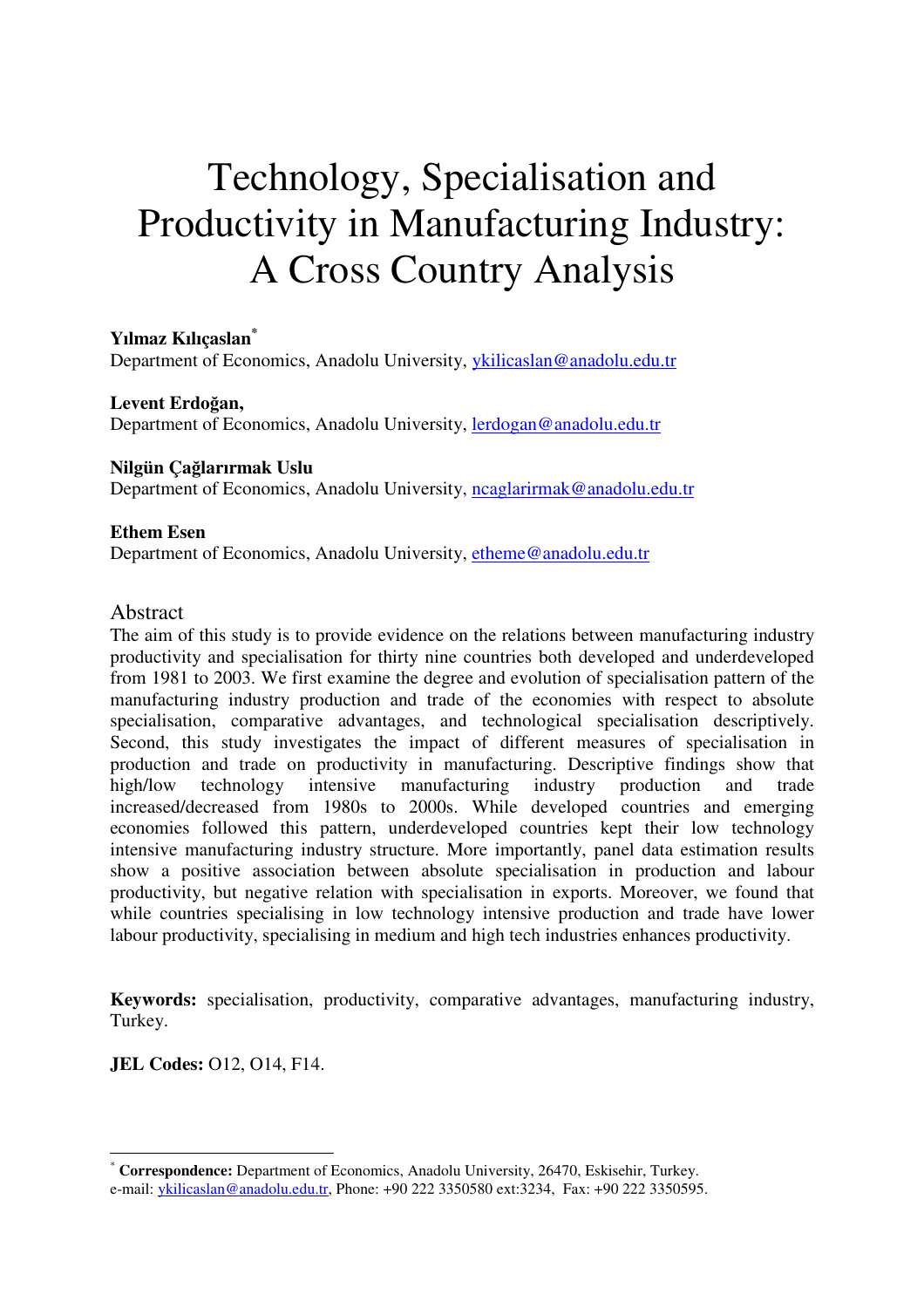# **1. Introduction**

One of the main concepts in explaining growth differentials of economies has been "productivity". The reason for this is the fact that productivity is one of the most important determinants of long term sustainable growth. The leading driver of productivity is said to be innovation capability of countries. Innovation capability of countries, on the other hand, may be explained by "specialization" dynamics. Specialisaiton dynamics of an economy, in fact, is determined by manufacturing industry simply because of the fact that realization of innovation and specialization takes place in this sector (Cornwall and Cornwall, 2002; Thirlwall, 1999 and 2002). Moreover, creation and diffusion of new technology cause productivity increase not only in manufacturing industry, but also in the other sectors of economy (Taymaz and Suiçmez, 2005: 29).

The main purpose of this study is to explore the relation between productivity and specialization in manufacturing industry. Specifically, the following questions will be answered in this study: 1) Is the nature of specialisation important in manufacturing industry production and trade? 2) Which one is more important for a better productivity performance in manufacturing industry: absolute or technological specialisation?

The rest of the paper is organized as follows: The next section discusses the relationship between productivity and specialisation in manufacturing industry theoretically. Different approaches to measurement of specialisation are examined in section three. Section four presents descriptively the evolution of production and export structure of manufacturing industry across countries for the period of 1981-2003. In section five, both econometric model used to explain the relation between specialisation and productivity is introduced and results are discussed. Finally, section six concludes.

# **2. Specialisation and Productivity: Theory and Literature**

Specialisation in manufacturing industry can be simply stated as the distribution of the shares of sub-industries in total manufacturing production or trade. Therefore it can be said that the more share for sub-industries in total manufacturing, the more specialised for those industries in the economy.

There are two basic approaches for explaining specialisation in economics literature. First one, asserted by Adam Smith, emphasizes the importance of absolute specialisation and claims that division of labour and specialisation cause economic growth by triggering the scale economies and learning-by-doing (Laursen, 1999: 269). However, considering the international division of labour is determined by country's resources, underdeveloped countries will most probably specialize in low-technology labour and resource based industries. Such a case cannot be strategical in terms of long term economic growth.

The second approach, belongs to Ricardo, emphasizes the differences of productivity increases in different economic activities and then argues that specialisation in the sectors which have faster increase of productivity is more important for economic growth (Laursen, 1999: 269). Industries with high productivity growth are more particularly technology intensive and science-based industries. Now therefore in this study rather than solely productivity increases in industries, technological forms of specialisation of the countries will be evaluated, and it will be set forth that the countries with production based on high technology and trading exhibit a faster and sustainable growth performance.

Technological structure of manufacturing industry; and therefore specialisation structure an its direction has a crucial role for industrial development. This is because technological structure of manufacturing industry reflects both technology level and form of specialisation. In the further stages of industrialization, production structure of manufacturing industry, especially technological structure is extremely important on account of growth and competitiveness (Fagerberg, 2002; Laursen, 1999; Montobbio ve Rampa, 2005). In other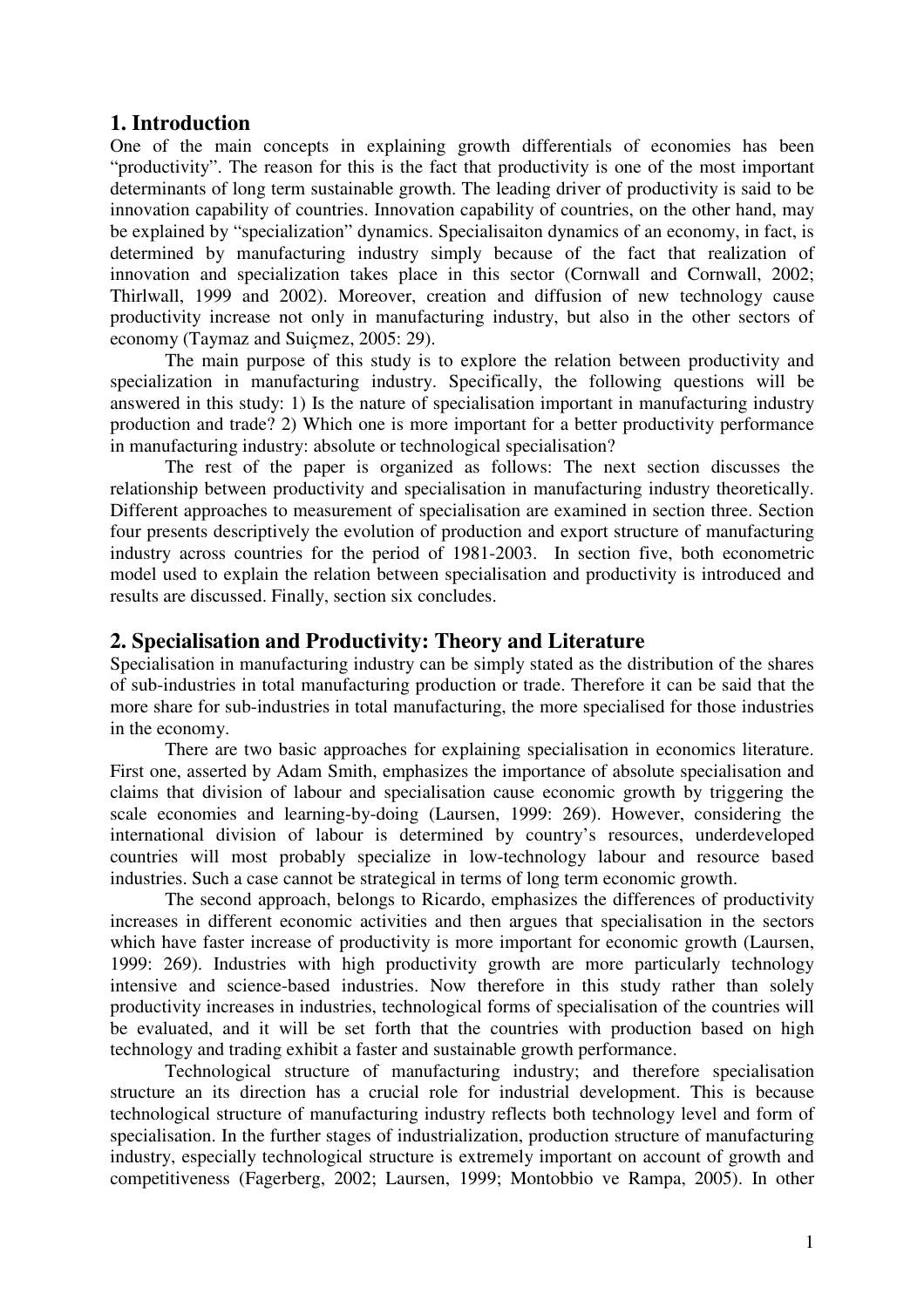words; after a certain stage of industrialization, specialisation in which sectors has become more important rather than the degree of specialization in manufacturing industry. In this regard, to create and develop leading industry in manufacturing has a vital importance, in particular healthy and sustained growth of underdeveloped countries (Abegaz, 2000; Amsden, 2001). Form of specialisation on trade in manufacturing industry, especially in export, is as important as in the specialisation in production of manufacturing industry (Amable, 2000; Crespo-Cuaresma and Wörz, 2005; Lall, 2000). For this reason, this study analyses the specialisation dynamics in both production and trade, especially in export.

The studies examining the relations between specialisation and productivity differ in terms of their results. For example, covering for 39 countries both developed and underdeveloped for the period 1960-1990 and by using dynamic panel estimation, Weinhold ve Rauch (1999) found that high specialisation leads to high productivity increase in manufacturing industry as a statistically significant result for developing countries, but they did not found significant for developed countries. On the other hand, Archibugi and Pianta (1992) and Pianta (1997) did not found any results about the existence of technological specialisation besides Meliciani and Simonetti (1998) and Meliciani (2001) found opposite results. In addition, Pianta and Meliciani (1996) did not found a statistically significant relation between growth rate and specialisation in electronics sector. Amable (1996, 2000) found a significant relation between specialisation in trade of electronic products and comparative advantages, in other words he revealed that specialisation creates a positive impact on productivity, besides Pianta (1997) did not found any significant relation between export growth and specialisation for the same sector.

Most of the studies trying to measure the relation between specialisation and concentration by means of indices support the existence positive correlation between those two variables: Sapir (1996) measured the specialisation in manufacturing industry by using Herfindahl index and reached that specialisation did not increase in Germany, Italy and United Kingdom whereas it is increased in France in recent years. By contrast with this study, empirical results by using the mean of Finger-Kreinin statistics, which obtained in Hine (1990) and Greenaway and Hine (1991), supports specialisation increase for the same countries. In addition, Amiti (1998, 1999) estimated the specialisation by using Gini index for some countries of European Union, he reached the specialisation increase in the countries except France, Spain and United Kingdom. Yet, it was seen the specialisation increase in all countries after 1980s. Aiginger and Davies (2004) analysed the relationship between specialisation and concentration in the countries of European Union by using entropy index. One of the most important findings of this study is that specialisation increase does not mean concentration increase regionally. Other important findings of this study are as the followings: specialisation increased in almost all member countries of European Union, smaller countries concentrate in developing industries besides bigger countries strenghten in existing specialised fields.

Looking at the results of studies in which examined technological specialisation and productivitiy; Sánchez and López (1998) asserted that specialisation cannot be explained by only Ricardian model, it should be regarded Heckscher-Ohlin-Vanek model. Accordingly, the results obtained in that study supports that developed countries does not always exhibit relative labor productivity levels in high tech sectors. Fagerberg (2000) investigated the effects of specialisation and structural changes on productivity increase in manufacturing industry by using a sample that includes 39 countries and 24 manufacturing industries for the period 1973-1990. The results showed that the countries, which have more technologically developing industry (electronics), experienced more high productivity increase comparing to other countries, besides they showed structural changes does not cause, on average, to productivity increase. Huang and Miozzo (2004) computed technological specialisation with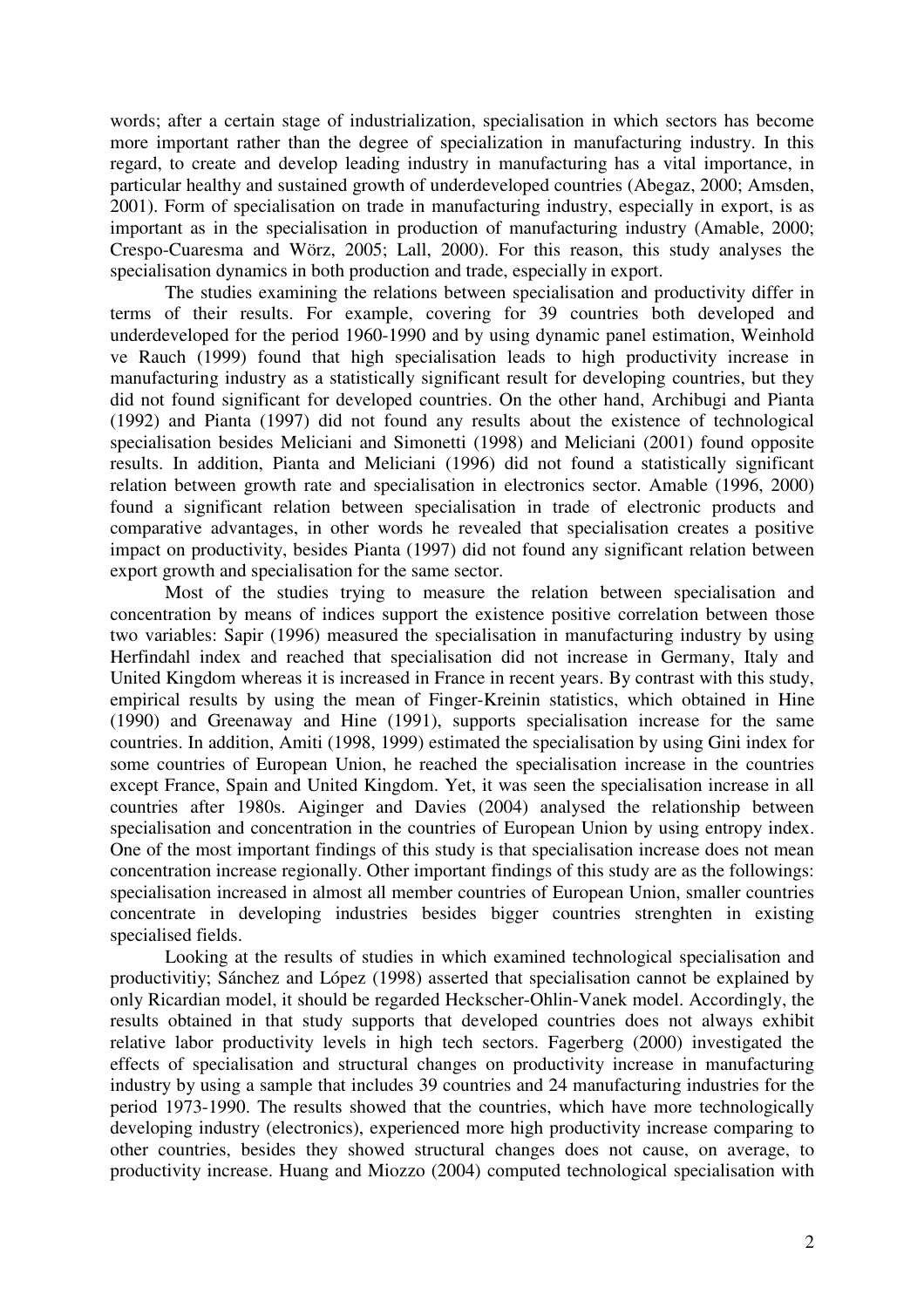two methods for Argentina, Brazil, Mexico, South Korea and Taiwan. They obtained that South Korea and Taiwan exhibit to relatively more specialisation in technology based products, and Argentina, Brazil, Mexico have more specialisation in trade of products in scale intensive sector. Soete (1987) Andersson and Ejermo (2006) anaylsed the relation technological specialisation and specialisation on trade, regionally and they reached that there is more exports in high specialised regions and a strong correlation between those two specialisation indices.

Harrigan (1997) obtained that the most important factors are relative technology levels and factor endowment for manufacturing industry covering for developed 10 countries by using panel data method. In a study for developed 28 countries, Harrigan and Zakrajsek (2000) added a total productivity level to the model as a factor for explaining specialisation; and they empirically raeched that only relative factor endowment has a statistically significant relation with specialisation.

Considering the exports of OECD countries, Laursen (2000) found that the existence of lower specialisation levels, and trade and technological specialisation structures depend on the policy followed. Dalum et al. (1999) ascertained that whether the growth performance of a country is determined by foreign trade. Empirical results of them showed that specialisation of trade is really important for economic growth, but the effect weakened gradually in 1980s.

# **3. Measurement of Specialisation**

To determine the degrees of specialisation levels in manufacturing industries for the economies, several measures of specialisation are in use as particularly examined in the followings. These measures are agglomerated as in two groups as *absolute specialisation indices* and *comparative advantages indices*.

# **3. 1. Absolute Specialisation Indices**

Specialisation level in production is measured by two ways. First one is *absolute specialisation*. The second one is *comparative advantages*. Commonly used indices for absolute specialisation in production are Herfindahl and Gini-Hirschman. These indices can calculated by using a variable such as output, value added, employment, export. In this case, calculated value of index for which variable measures absolute specialisation for the same variable.

#### **3. 1. 1. Herfindahl Index (HI)**

To measure absolute specialisation in manufacturing production, Herfindhal index was used. This index is formulated as in the following (Sapir, 1996):

$$
H I Q_{ii} = \sum_{j} \left( \frac{Q_{iij}}{\sum_{j} Q_{iij}} \right)^2 \qquad 0,01 \le H I \le 1 \qquad (1)
$$

In equation (1); *i, t, j* are country, time and sector, respectively. If this index value is  $H\vec{l} = 0.01$ , it is interpreted as there is no specialisation. If  $H\vec{l} = 1$ , it shows complete specialisation in the sector.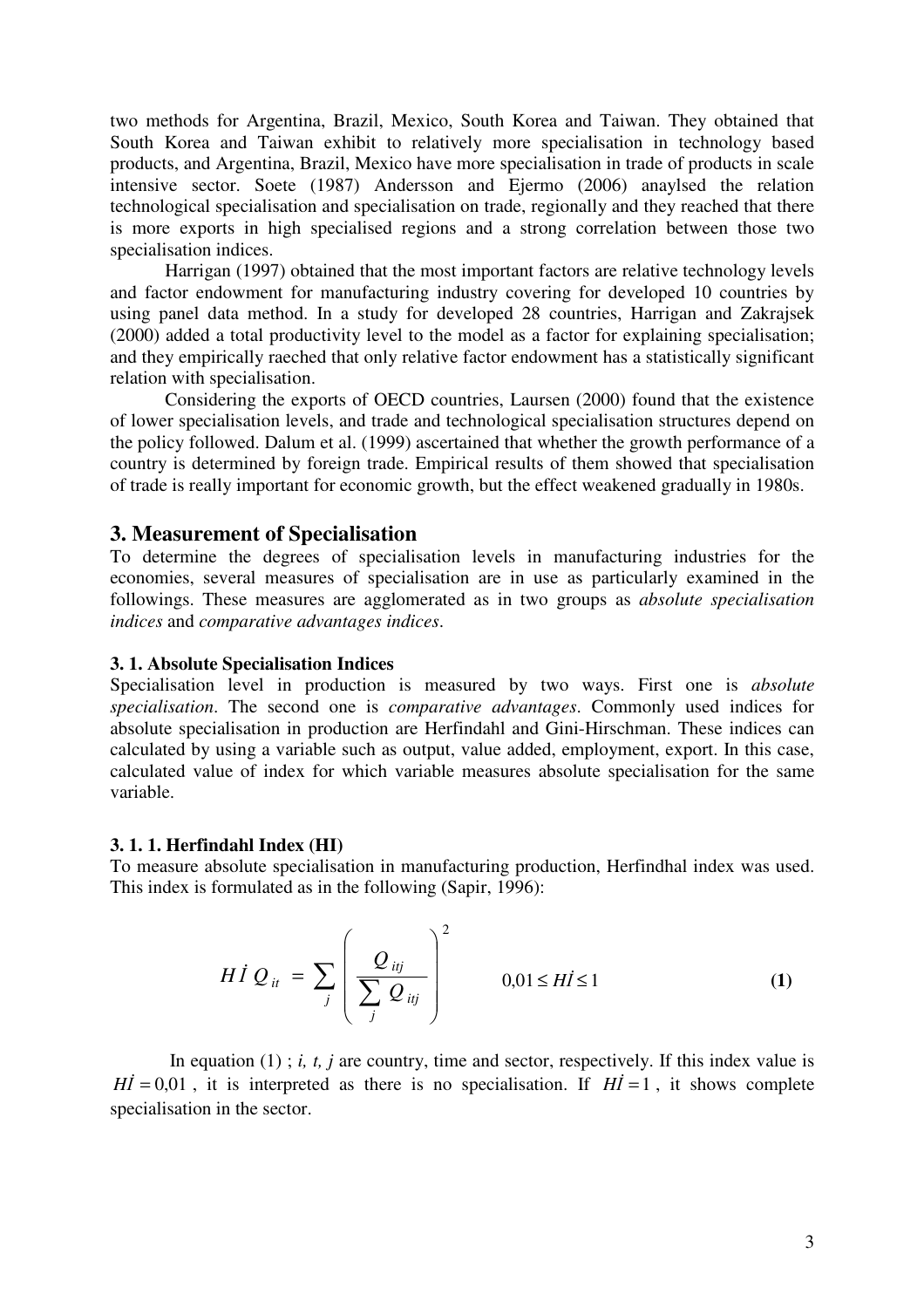#### **3. 1. 2. Gini- Hirschman (GH) Index**

One of the indices used in measuring absolute specialisation is Gini- Hirschman (GH) index. This index is formulated as in the following:

$$
GHQ_{it} = 100 \sqrt{\sum_{j} \left(\frac{Q_{itj}}{\sum_{j} Q_{itj}}\right)^2}
$$
 (2)

In equation (2); *i, t, j* are country, time and sector, respectively. The largest value of this coefficient is 100. The larger Gini-Hirschman coefficient means the increase in specialisation, otherwise means the decrease in specialisation (Togan, 1993: 189; Kösekahyaoğlu, 2007: 19).

#### **3. 2. Comparative Specialisation Indices**

Specialisation indices for any variable based on comparative advantages, in terms of the structure of production in manufacturing industry or trade for a country, can be calculated as with respect to another country, country group and world economy. In this matter, the most commonly used indices are *Revealed Comparative Advantages and Chi-square*  $(\chi^2)$ . As in the absolute specialisation, these indices also can be calculated by using any variable such as output, value added, employment, export. In this case; if the value of index is calculated for any variable, it measures comparative specialisation for the same variable.

#### **3. 2. 1. Revealed Comparative Advantages**

One of the commonly used indices is Revealed Comparative Advantages (*CAQ*) Index, proposed by Bela Balassa (1965). This index is calculated as the following:

$$
CAQ_{ij} = \frac{Q_{ij}/\sum_{ij} Q_{ij}}{\sum_{i} Q_{ij}/\sum_{i} \sum_{j} Q_{ij}}
$$
(3)

In equation above,  $Q_{ij}$  gives comparative advantages in production or trade of sector *j* in economy *i* for time *t*. If the benchmark is world economy, this index enables to compare the specialisation level of any economy with world economy. If this index value is 1 for a given sector in a country, this means that the sector does not differ from the world in terms of specialisation. If the index value is bigger than 1, it is inferred as the country is more specialised than world average for that sector; if it is less than 1, inferred as less specialised than world average for that sector. The dispersion degree of Revealed Comparative Advantages (*CAQ*) is used for estimation of average level of specialisation (Frantzen, 2006).

Balassa index has been revised and improved later. One of them is the index proposed by Vollrath (1991). This index calculates revealed comparative advantages considering both the production in a certain sector of a country, and sector's production share in the country's total production for the entire world. So then, creating index is written as the following (Bender and Li, 2003: 3-4):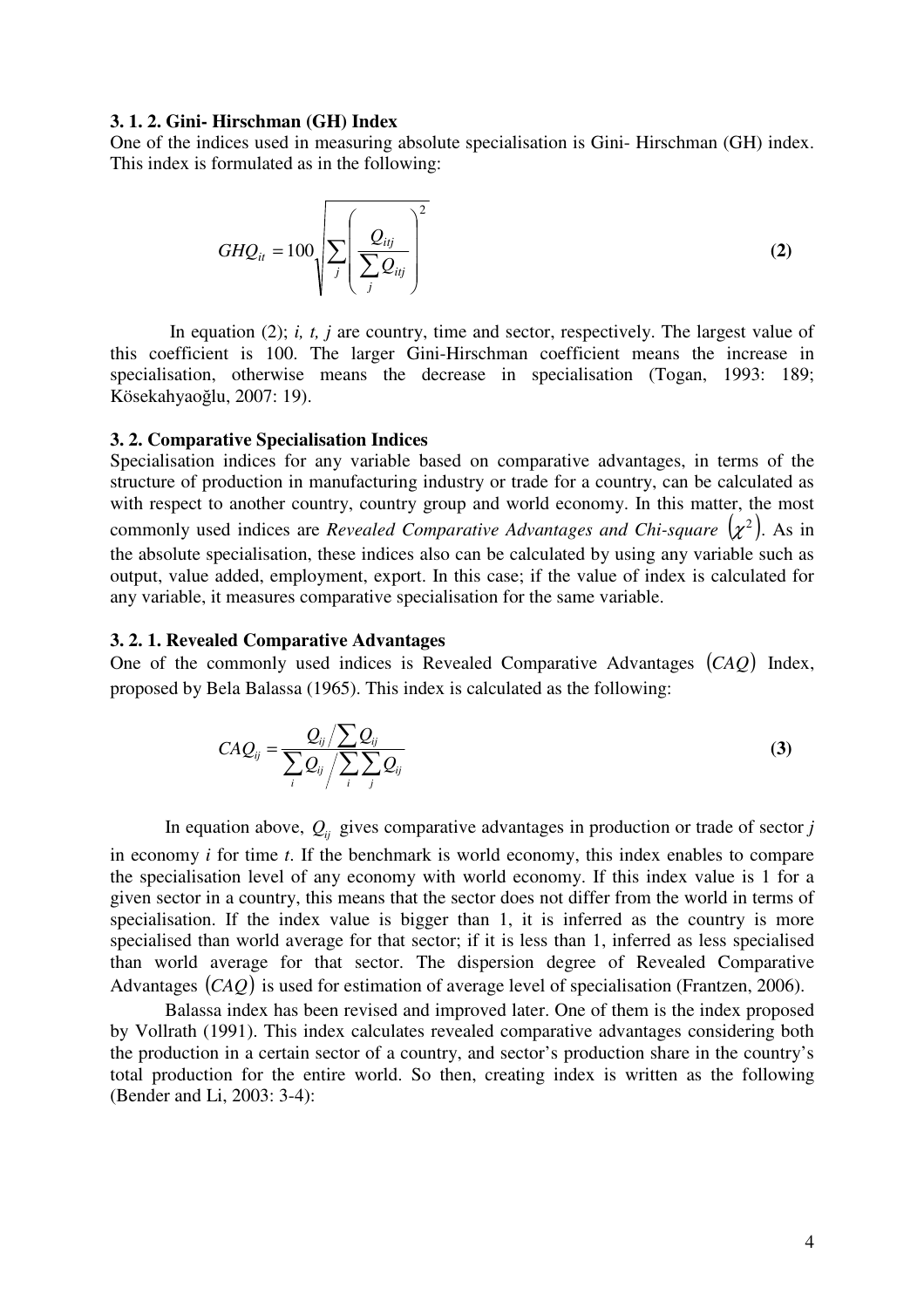$$
CAQM_{ij} = \frac{\left(\frac{Q_{ij}}{(\sum_{i} Q_{ij}) - Q_{ij}}\right)}{\left(\frac{(\sum_{j} Q_{ij}) - Q_{ij}}\right)}\right\}
$$
(4)

# **3. 2. 2. Chi-Square**  $(\chi^2)$  Index

Another index that can be used in measurement for Comparative Advantages Specialisation is *Chi-square Index*. Chi-square index is formulated as the following:

$$
Chi-square\left(\chi^{2}\right) = \frac{\left[\left(Q_{ij}/\sum_{i}Q_{ij}\right) - \left(\sum_{j}Q_{ij}/\sum_{i}\sum_{j}Q_{ij}\right)\right]^{2}}{\sum_{j}Q_{ij}/\sum_{i}\sum_{j}Q_{ij}}
$$
\n(7)

In equation (7) in above, *Q* shows the value added in sector j for country i. Chi-square index shows that the country has a strong specialisation as the value of index increases; Chisquare index means that the country has a weak specialisation degree as the value of index decreases (Laursen, 1998:8).

#### **3.4. Structural Change Indices**

In addition to the indices that measure specialisation in production and trade, actually very similar to those, indices that measure structural transformation can be used as specialisation index. Krugman's Specialisation Index and Lilien Indicator can be exemplified for these type indices.

#### **3. 4. 1. Krugman's Specialisation Index**

Another index that can be used to measure sectoral specialisation is *Krugman's Specialisation Index* (1991). This index used for economic structure comparison of a country with other countries and specialised as in the following:

$$
K^{j}(t) = \sum abs|V_{i}^{j}(t) - V^{j}(t)
$$
\n(16)

 $V_i^j(t)$  $\int_i^j(t)$  shows the share of sector *j* in country *i*;  $K^j(t)$  shows the share of sector *j* in other countries. If the value of Krugman's Specialisation Index approaches to 2, it shows the sectoral specialisation of the country. If the value of index approaches to zero, it shows that incapable of sectoral specialisation (Čutková, and Donoval, 2004: 5).

## **3. 4. 2. Lilien Indicator**

*"Lilien Indicator"* is used to determine whether the difference in specialisation as depending upon the speed of structural change. In this indicator employment is used as variable.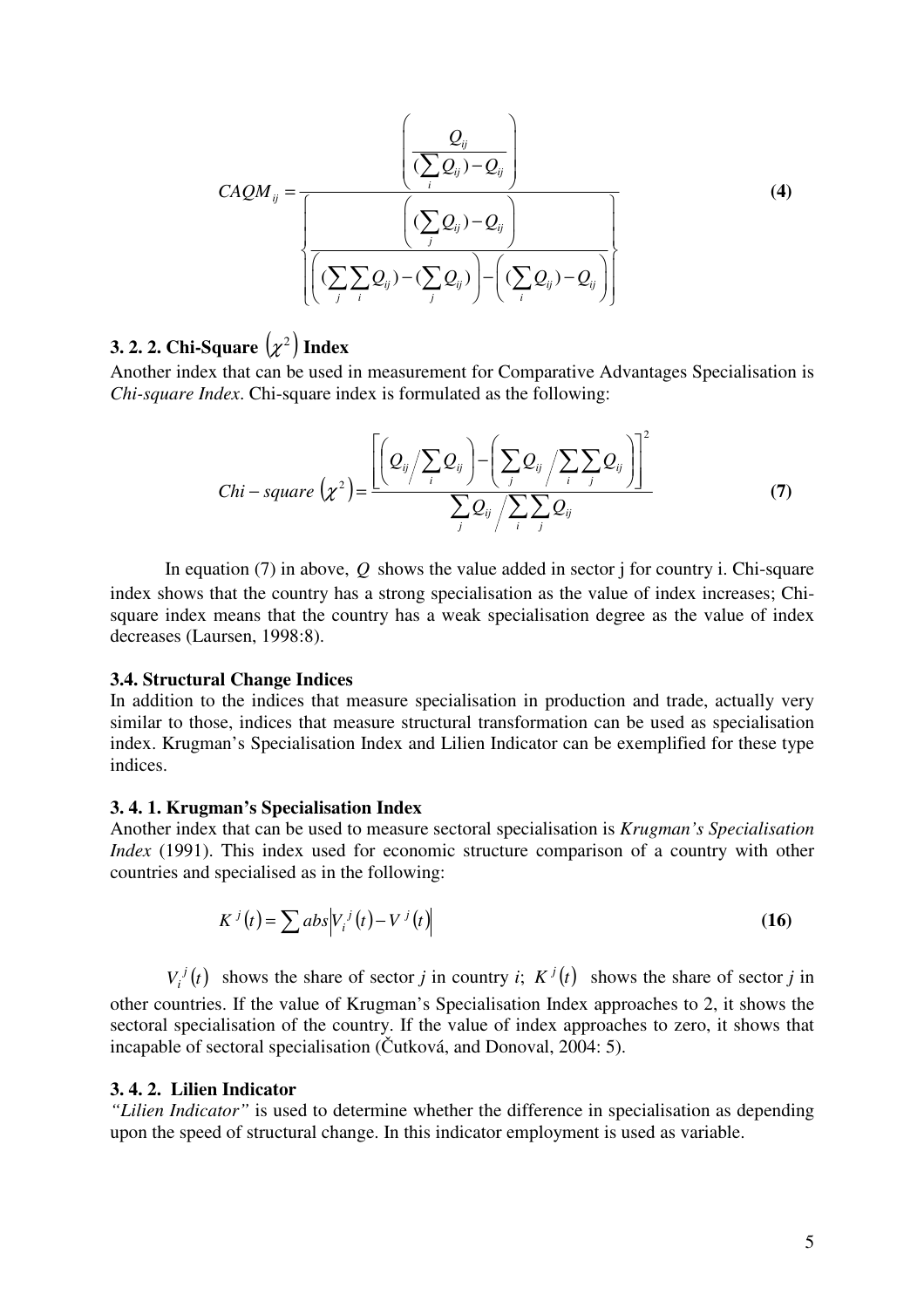$$
\delta = \left[ \sum_{i} \frac{E_{i}}{E_{i}} \left( \Delta \log E_{i} - \Delta \log E_{i} \right)^{2} \right]^{1/2}
$$
\n(17)

 $E_{it}$  shows the employment in sector i,  $E_{t}$  shows the total employment. This index used to measure the speed of structural change. As the value of this index increases, it will be interpreted as more rapid structural change and greater redistribution among industries. If the value of this index is low, it is interpreted that structural change has decelareted and redistribution has become smaller. In addition to this, this index value is used to measure the capability the adjustment and reaction to the changes in aggregate demand (Čutková, ve Donoval, 2004: 6).

# **4. Technological Structure of Production and Export in Manufacturing Industry: A Descriptive analysis**

In this section, it is descriptively examined the structure of production and export in manufacturing industries of the countries. In order to do so, at first, manufacturing industries are classified as low, medium and high according to the technological intensity; and then production and exports of each are examined by comparing with the world averages.

# **4.1. Technologic Structure of the World Manufacturing Industry**

When the production structure in manufacturing industry is treated in terms of technology intensity, whether there is a change between the periods is crucially important analysis from the point of the determination of which technolgy that intensively used in the production. Examining the periods 1981-1985, as the approximate shares of the world production; low, medium and high technologies have 55 %, 25 %, and 20 %, respectively. This picture changed in the second sub-period; and the shares of medium and high technology in production structure increased besides there was a decrease for low technology.

When it is looked at the traded products on account of technology in the first subperiod, high technology products has the most shares for exported goods and services in manufacturing industry with 50 %. Low and medium technology products have 33 % and 17 % shares, respectively. In the second sub-period, the share of high technology products in exports increased to approximately 58 %; the share of low technology products decreased to 23 %, it was 18 % for the medium technology products. Thus, it can be said that manufacturing products in the world trade are rather high technology intensive products. And then it can be stated that world production structure does not coincide with world trade structure. As well as the production structure in manufacturing industry is composed of low and medium technology intensive products, the picture has formed towards high technology intensive products in exports.

#### **4. 2. Technologic Structure of the Economies**

In this section, technological structure of production and trade for each country is examined by calculating comparative advantages in production and exports with respect to their technological intensity.

#### **4. 2. 1. Comparative Advantages in Production and Exports: Low Technology Industries**

The comparative advantages of manufacturing industries in production and exports for the low technology intensive industries can be seen in Figure 2. When it is looked at the intensities of low technology intensive industries in manufacturing, it can be seen that there is not differentiation for specialisation in production of the countries for the period of 1981-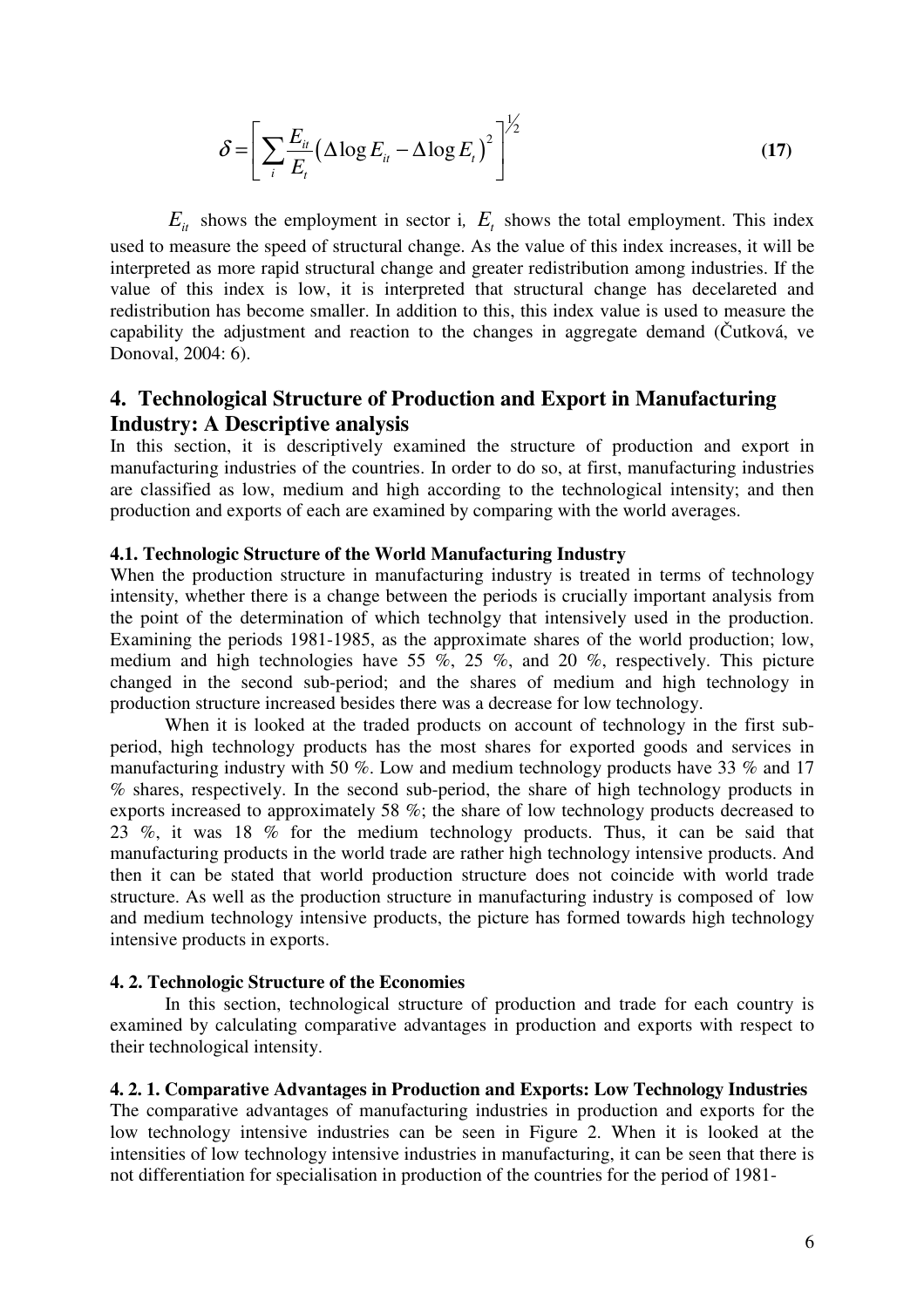



## **World - Exports**



**Source:** Calculated by the authors using UNIDO Industrial Statistics (2008) and UNIDO Demand Supply Statistics (2008). Abbreviations: LT: Low Technology; MT: Medium Technology; HT: High Technology.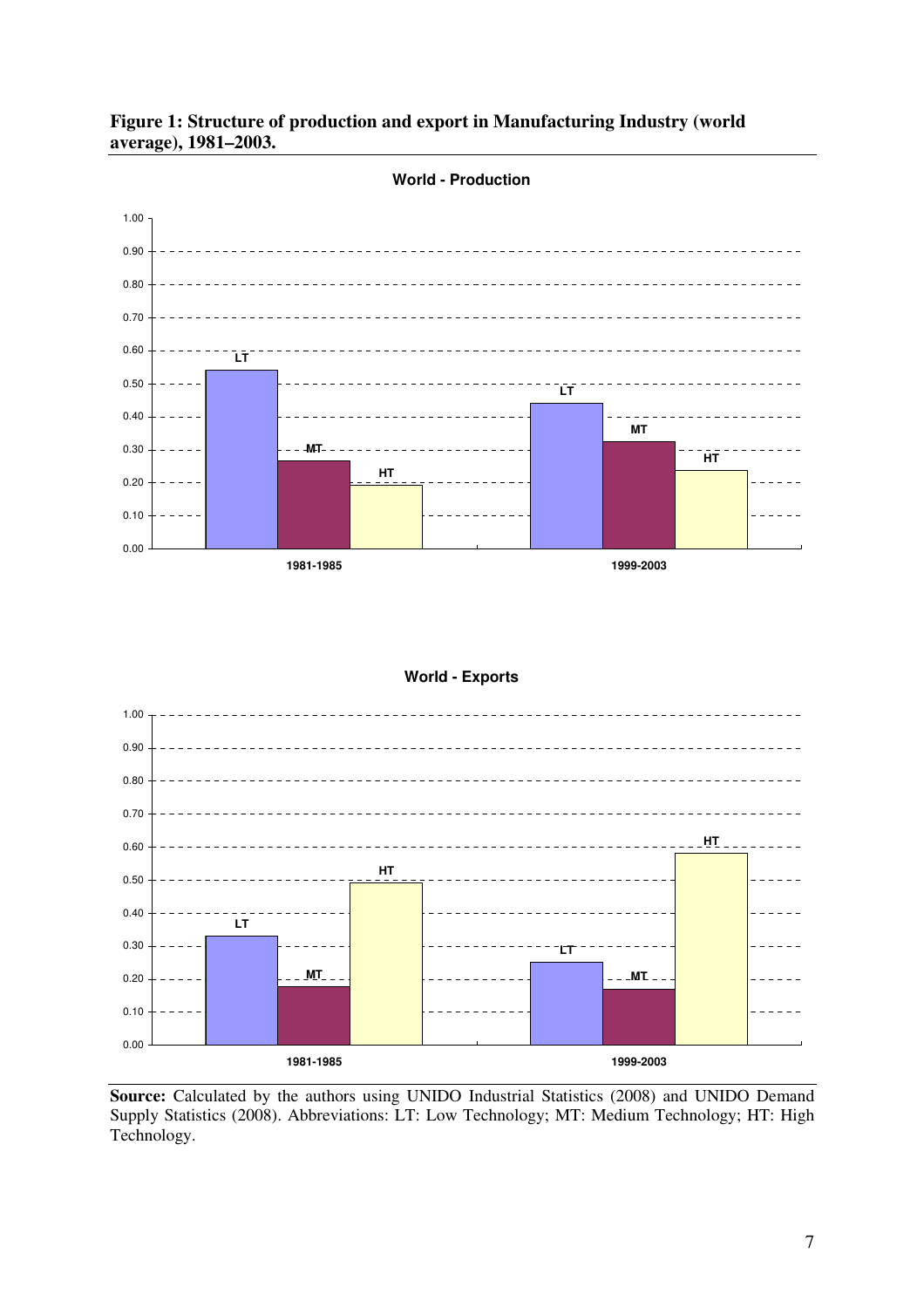2003 except some countries. In the context of intensities of the countries in low technology industries in production by comparison with the world average; the countries have carried on near the world average or above it, except Germany, Hungary, Israel, Japan, Korea, Malaysia, Malta and Singapore.

In point of intensity for production in low technology industries, some countries have a great deal of amount above world average. These are Argentina, Australia, Chile, Columbia, Costa Rica, Cyprus, Ecuador, Egypt, India, Indonesia, Jordan, Morocco, Portugal, Sri Lanka, Tanzania, Tunisia and Turkey.

On the other hand, in the context of intensities of low technology manufacturing industries in the countries for exports, it can be said that the countries such as are Argentina, Austria, Australia, Ecuador, China, India, Spain, Israel, Indonesia, Morocco, Finland, Sweden, Italy, Iran, Ireland, Cyprus, Columbia, Costa Rica, Hungary, Egypt, Norway, Portugal, Sri Lanka, Chile, Tanzania, Tunisia, Turkey and Jordan. In other countries; Canada, France and Korea appear in the world average, and Germany, Japan, Malta, Mexico, Singapore, United Kingdom and United States are in below of world average† . In addition, in comparison with the beginning of 1980s, intensity of low technology manufacturing industries relatively increased in exports for the countries like Egypt, Morocco, Sri Lanka, Chile, Tunisia and Jordan; relatively decreased for the countries Costa Rica, Korea, Malaysia, Malta and Mexico.

 Finally, some countries are notably above the world averages in the context of intensities of low technology manufacturing industries. The countries such as Argentina, Columbia, Cyprus, Ecuador, Finland, Egypt, India, Indonesia, Jordan, Morocco, Portugal, Sri Lanka, Tanzania, Tunisia and Turkey come into prominence.

# **4.2.2. Comparative Advantages in Production and Exports: Medium Technology Industries**

Comparative advantages of medium technology industries in production and exports are given in Figure 3. It can be seen that the comparative advantages of medium technology industries in production for the periods 1981-2003 have no great difference on specialisation except some countries. When the intensity of medium technology industries in production is compared with the world average, it can be stated that Germany, Canada, France, India, Chile, Japan, Korea, Mexico, Norway, Spain, United Kingdom and United States keep on about world average or slightly above it.

Comparing the others in recognition of the intensities of medium technology industries in production, it can be said that some countries are below the world average. These are the countries such as Cyprus, Ecuador, Malta, Sri Lanka and Tanzania. Except for those countries, although the other countries that include Turkey are below the world average, they become relatively bit much intense on medium technology industry in production.

When the intensities of medium technology industries in export is compared with the world average, it can be stated that Australia, France, Germany, Columbia, Egypt, Jordan, Morocco, Norway, Spain, Italy, Sri Lanka, Chile, United Kingdom and United States are about world average or above it. For the other countries, Argentina, Austria, Cyprus, Indonesia, Japan, Sweden are below the world average. In particular, Turkey is below the world average and it can be seen relatively smaller intensity of the country. Additionally, it can be expressed that Australia, India, Columbia, Ecuador, Indonesia intensified much more than as it was at the beginning of 1980s; on the other hand Mexico, Tunisia and Morocco intensified lesser on account of the medium technology industries in exports.

 $\overline{a}$ 

<sup>&</sup>lt;sup>†</sup> It could not be interpreted for the China, Iran, Ireland, Israel, Hungary and Tanzania because of the missing data of exports UNIDO database.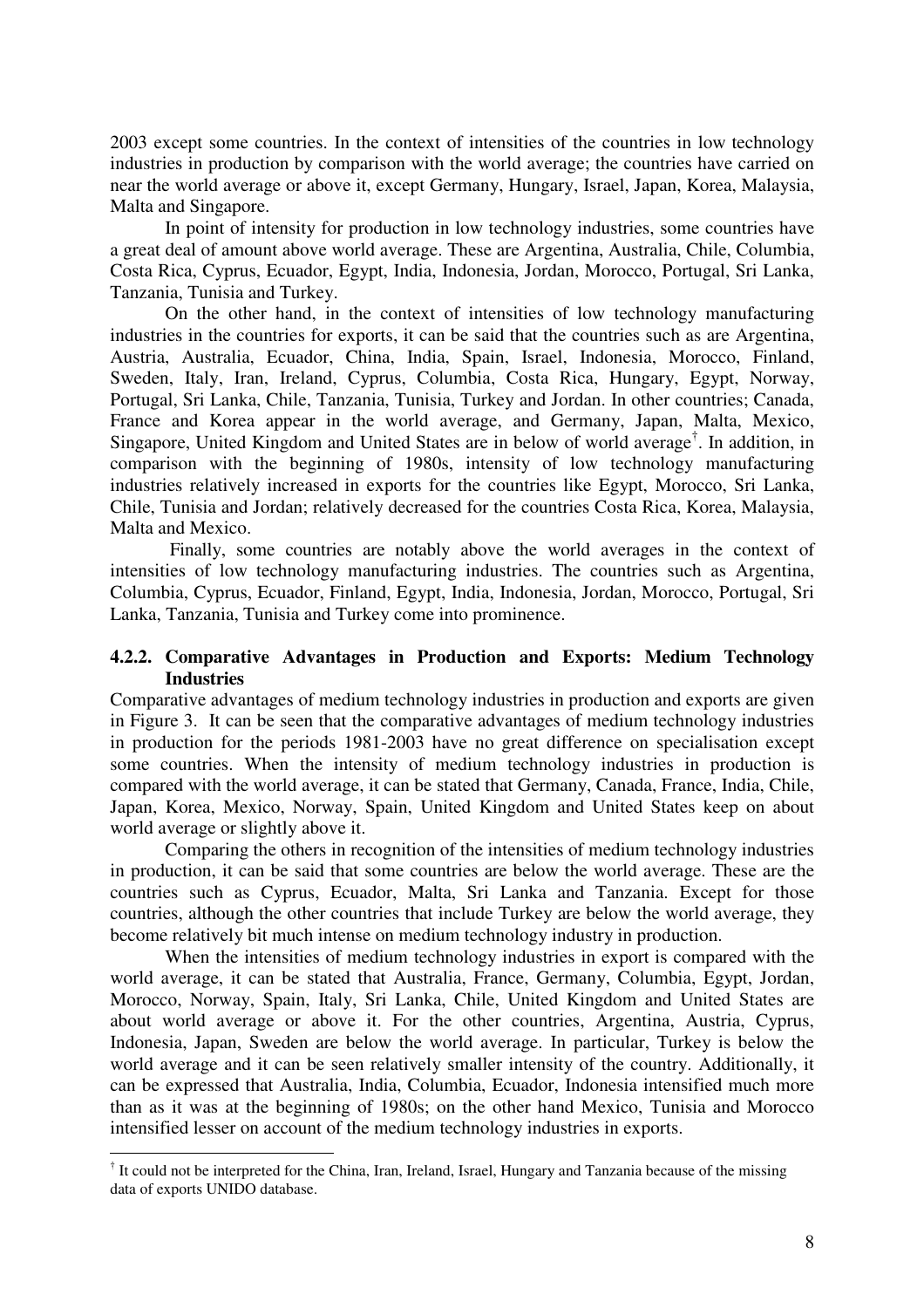

**Figure 2: Comparative Advantages of Low Technology Industries in Production and Exports**





**Source:** Calculated by the authors using UNIDO Industrial Statistics (2008) and UNIDO Demand Supply Statistics (2008).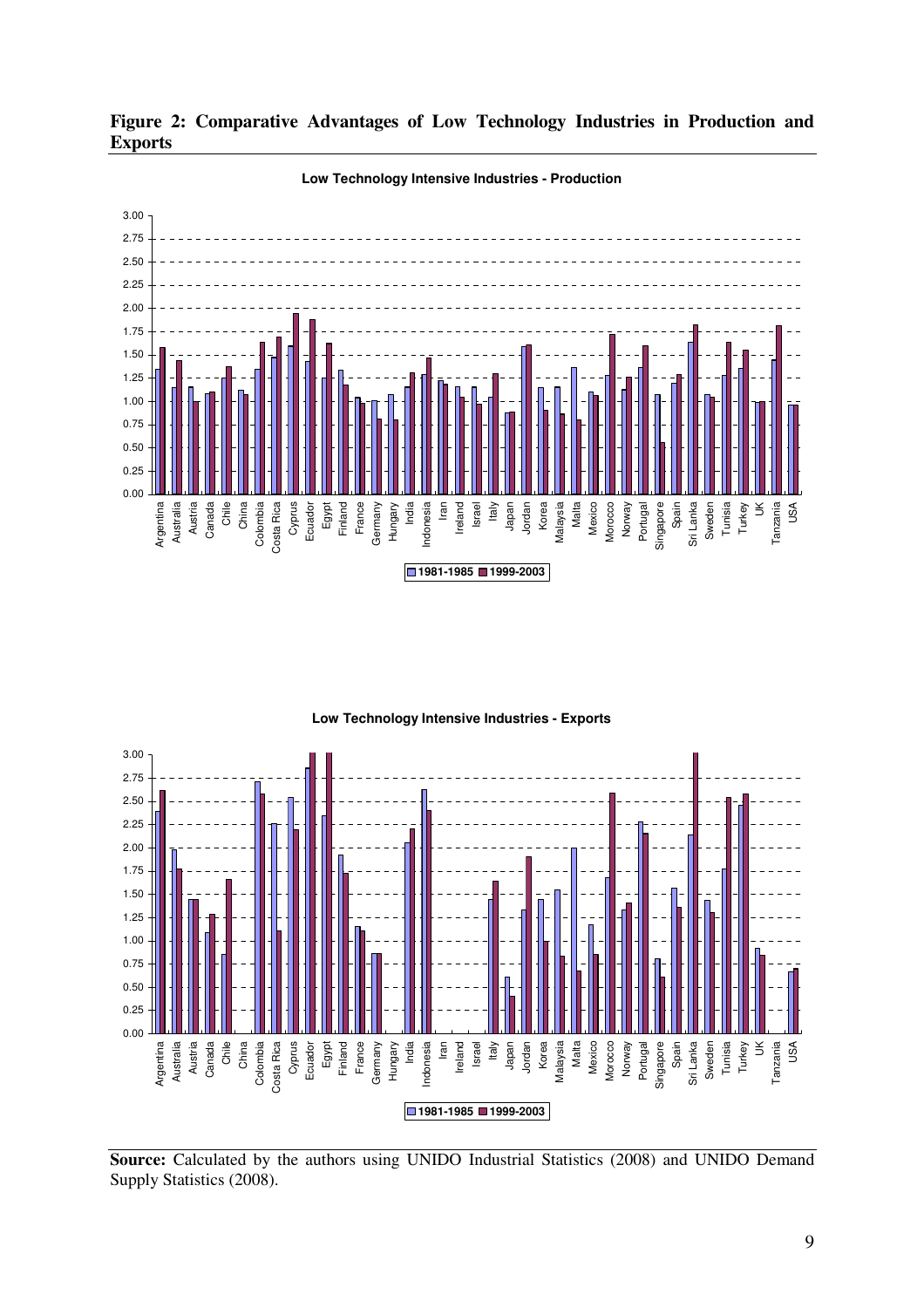

**Figure 3: Comparative Advantages of Medium Technology Industries in Production and Exports**



**Source:** Calculated by the authors using UNIDO Industrial Statistics (2008) and UNIDO Demand Supply Statistics (2008).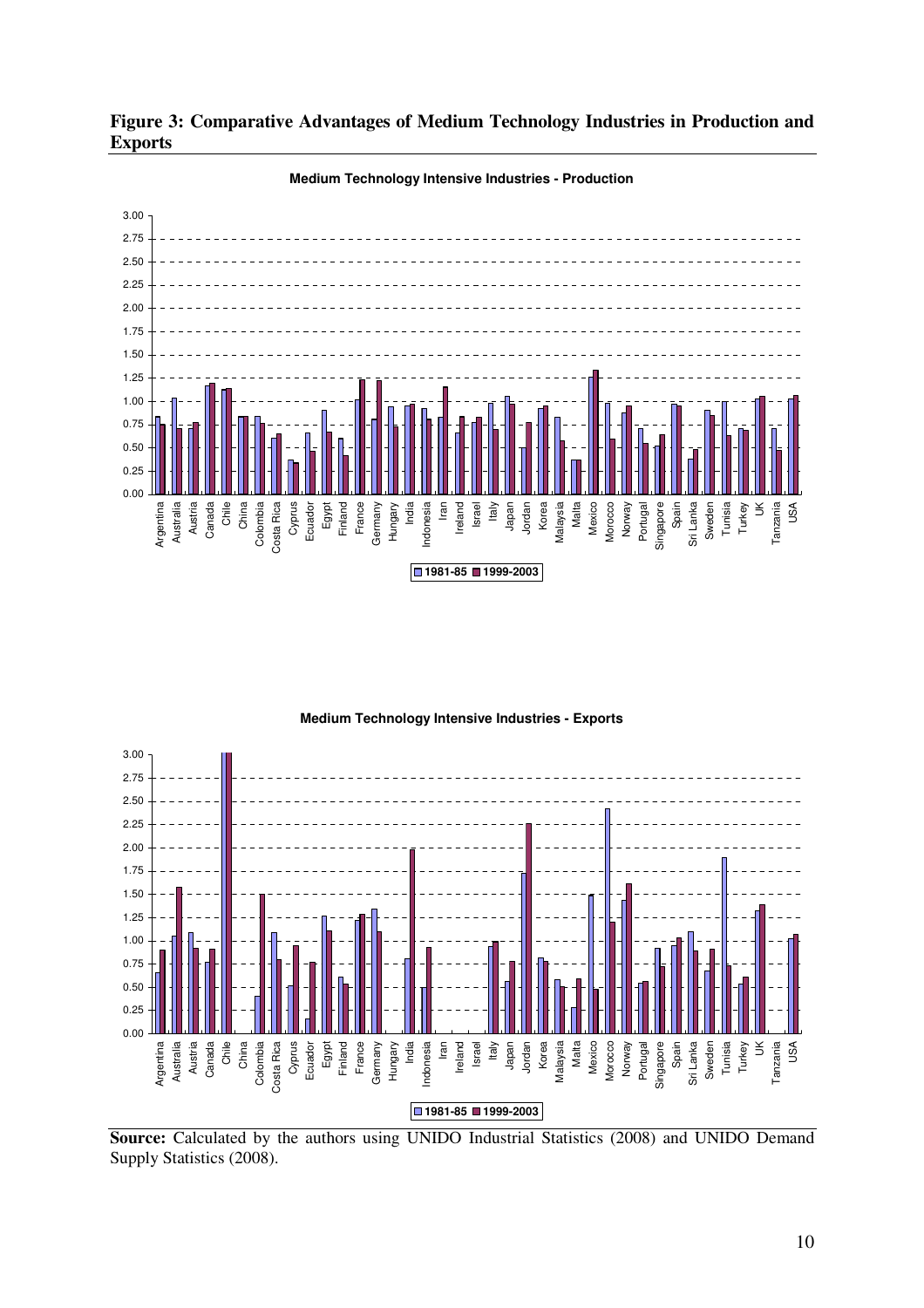





Source: Calculated by the authors using UNIDO Industrial Statistics (2008) and UNIDO Demand Supply Statistics (2008).

11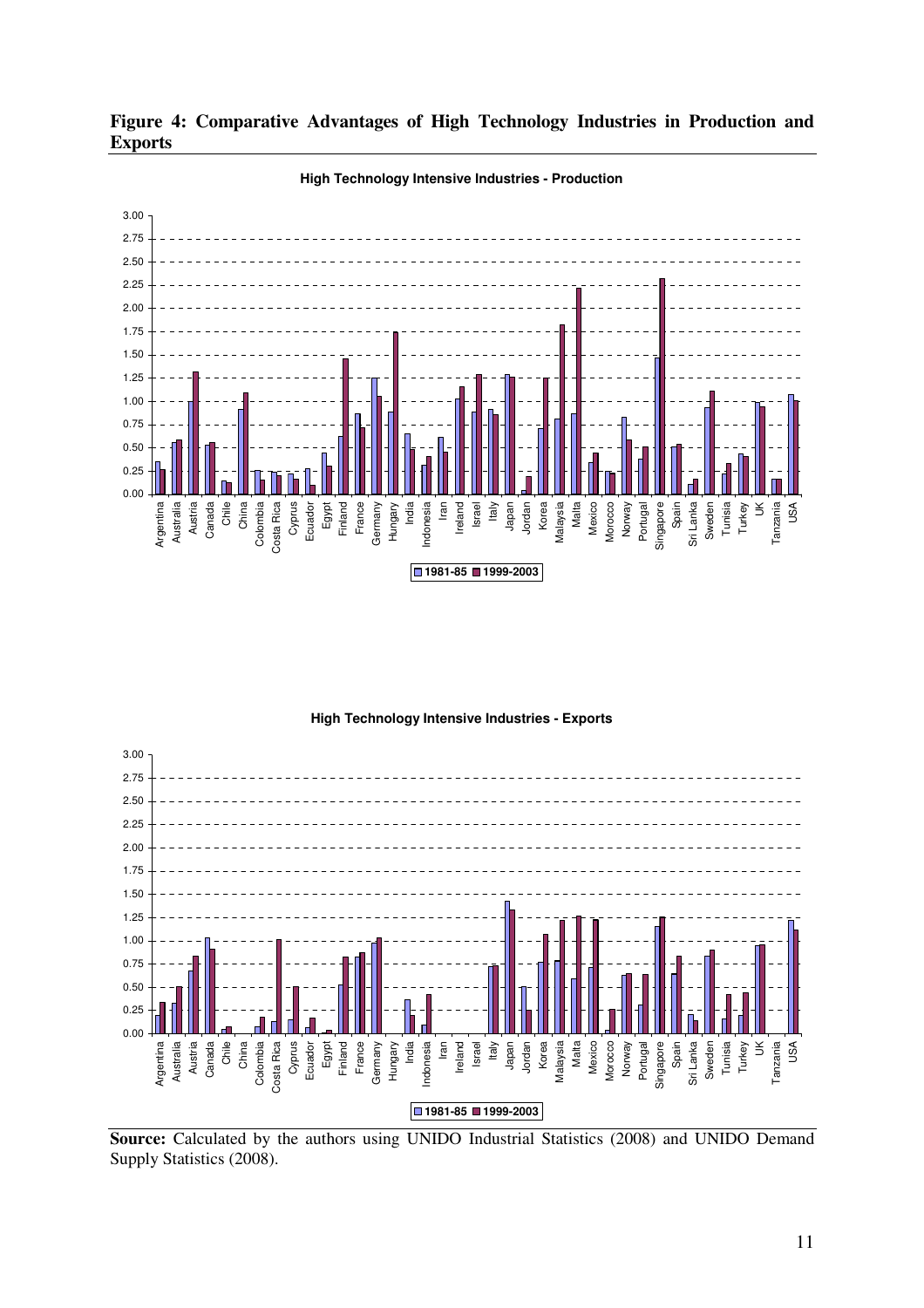Finally, some countries are in much more above the world average in terms of the intensities of medium technology industries in exports. In this regard, Australia, India, Columbia, Jordan, Norway, and especially Chile come into prominence.

#### **4.2.3. Comparative Advantages in Production and Exports: High Technology Industries**

Comparative advantages of high technology industries in production and exports are given in Figure 4. Considering high technology intensive industries, it can be seen that there is not much difference for specialisation in production of the countries for the period of 1981- 2003 except some countries. In comparison with the world average; Austria, Finland, Germany, China, Hungary, Israel, Ireland, Japan, Korea, Malaysia, Malta, Singapore, Sweden, United Kingdom are in above the world average; besides Italy and United States are in approximately near the world average.

Several countries carried on relatively below the world average for specialisation in high technology industries in production and exports. These are the countries as Argentina, Australia, Canada, Egypt, France, India, Indonesia, Iran, Mexico, Norway, Portugal, Spain and Turkey. Except for those, Chile, Columbia, Costa Rica, Cyprus, Ecuador, Jordan, Morocco, Sri Lanka, Tunisia, Tanzania are both carried on below the world average for specialisation in high technology industries and intensified at too few amount.

It can be said that the countries as Finland, Hungary, Malaysia, Malta and Singapore intensified more on production for high technology industries compared to the beginning of 1980s; the intensity of remaining countries did not changed much.

When the intensities of high technology industries in export is compared with the world average, it can be seen that Canada, Costa Rica, Germany, Japan, Korea, Malaysia, Malta, Mexico, Singapore, United Kingdom, United States carried near on or above the world average. For the other countries, Argentina, Austria, Cyprus, Finland, France, Italy, Norway, Portugal, Spain, Sweden, Indonesia, Tunisia, and Turkey are in below the world average. Chile, Columbia, Ecuador, Egypt, Jordan, Morocco and Sri Lanka both carried on below the world average and intensified at too few amount. In addition, it can be stated that the countries as Costa Rica, Malaysia, Korea, Malta, Mexico, Portugal intensified much more than as it was at the beginning of 1980s; India and Jordan intensified lesser on account of the high technology industries in export.

Finally, some countries are in much more above the world average in terms of the intensities of high technology industries in exports. In this regard, United States, Japan, Malaysia, Malta, Mexico and Singapore come into prominence at the least.

# **5. Specialisation and Productivity: An Econometric Approach**

In this section, it is investigated the relationship between specialisation in production and trade and labour productivity in manufacturing by using econometric analyses. In particular with econometric approaches, the study revealed the impact of absolute specialisation, technological specialisation and technological comparative advantages on productivity in manufacturing.

#### **5. 2. Econometric Model and Variables**

In this study, it is sought whether there is a significant relation between labour productivity and specialisation in manufacturing industry. It can be answered this question with the help of a productivity model considering specialisation. In other words, we can assume that the manufacturing output (*Q*) is a function of labour (*L*), capital (*K*) and specialisation (*SPEC*):

$$
Q_{i,t} = f(K, L, SPEC) \tag{18}
$$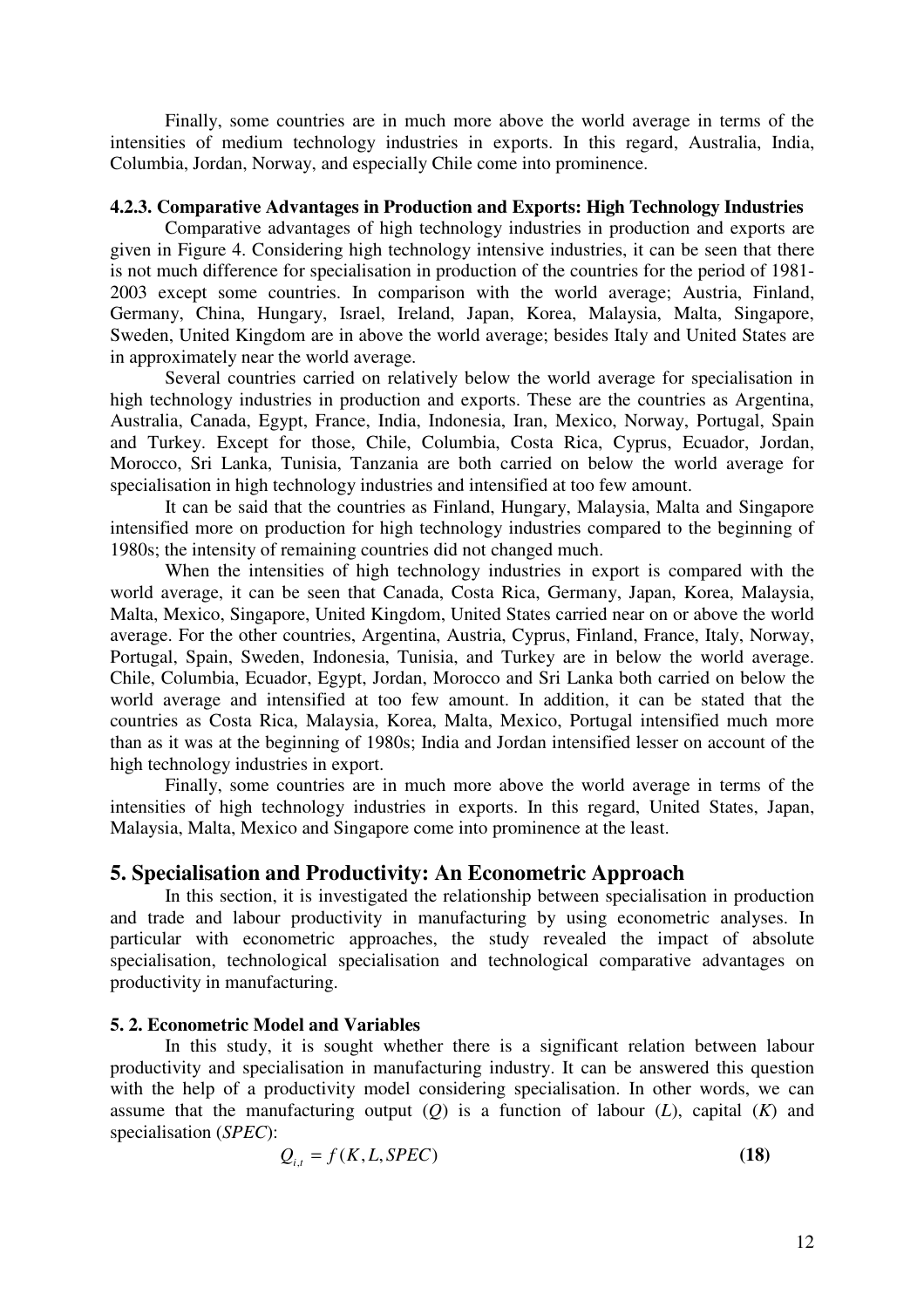Labour productivity that we measure as value added per labour unit can be formulated econometrically as a function of capital intensity (capital-labour ratio) and specialisation, as in the following:

$$
LP_{i,t} = \alpha_i + \mu_t + \beta_1 CAPINT_{i,t} + \beta_2 SPEC + \varepsilon_{it}
$$
\n(19)

In equation above,  $Li<sub>t</sub>$  is the (logarithm of) value added per labour unit in fixed prices of country *i* in time *t*.  $\mu_t$  is control variable for time,  $\alpha_i$  represents the unobserved effects which are peculiar to the firm.  $\varepsilon_{it}$  is the error term.

 In productivity equation *CAPINT* represents capital intensity and as measured by the logarithm of real capital stock per labor $\dot{z}$ .

*SPEC* variable represents the specialisation in the above model. Specialisation levels in manufacturing industry of the countries are calculated by three ways. The first one is absolute specialisation. *Herfindahl Index* is used as indicator for absolute specialisation. In this regard, absolute specialisation for production and trade are calculated as in the followings:

*Absolute specialisation in production:* 

$$
SPECQ_{it} = \sum_{j} \left(\frac{Q_{itj}}{\sum_{j} Q_{itj}}\right)^2
$$
 (20)

 *Absolute specialisation in trade;*

 $\overline{a}$ 

$$
SPECX_{i} = \sum_{j} \left( \frac{X_{ij}}{\sum_{j} X_{ij}} \right)^2 \tag{21}
$$

*Q* represents the value added and *X* does export in the two equations in above. *i, t, j*, are country, time and sector, respectively. If there is no importance about specialisation in which sector, i.e. if absolute specialisation is adequate, it should be expected a positive relation between coefficient of this variable and productivity. But, the most important defect of this index is that ignoring the across the board tendency for production and trade in the world. This is because the indices which considers specialisation in which sector (technological specialisation indices), and the evolution of production and trade in the world (comparative advantages indices) are included in the models as calculated as in the following.

*Technological Specialisation Index (TSI)* is used for as the second indicator for specialisation. This indicator which divides three-digit manufacturing industry into three subsectors as low, medium and high technology intensive, i.e. the shares of these different technological intensive sectors in total manufacturing industry. Then, *TSI-LT, TSI-MT and TSI-HT* describe the shares of low, medium and high technology production sectors in total, respectively; besides *TSIX-LT, TSIX-MT and TSIX-HT* describe the shares of low, medium and high technology export sectors in total, respectively. If there is a positive/negative relation between any of these variables and labour productivity, the estimated coefficient should be positive/negative.

<sup>‡</sup> Capital stock is calculated by using *Perpetual Inventory Method* in UNIDO Industry Statistics Database (2008). Depreciation rate is assumed as 7.5 %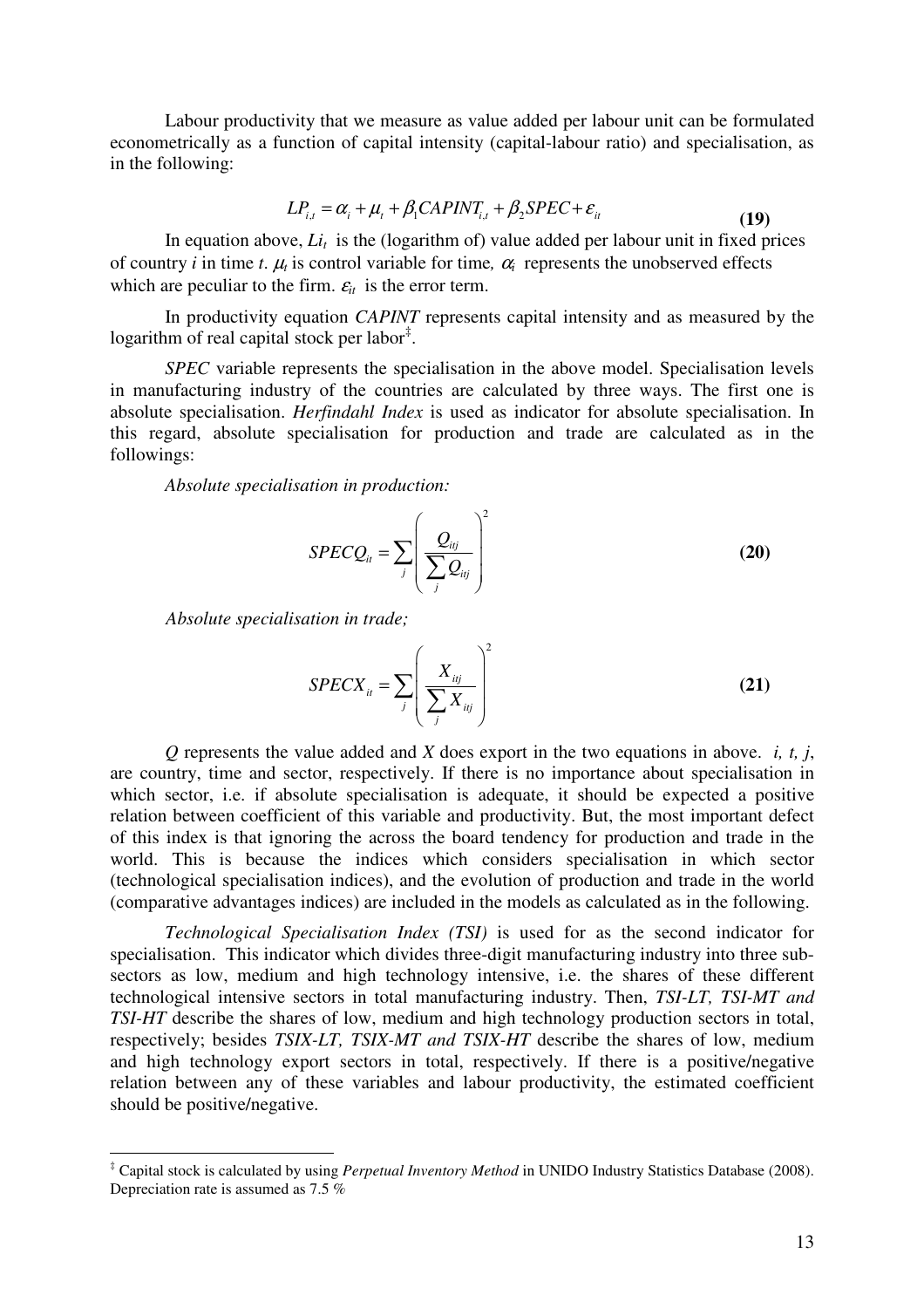Finally, *Technological Comparative Advantages Index (TCA)* is added to the model as another specialisation variable. This variable is obtained by calculating comparative advantages of the countries with respect to different technologies. This index is calculated as in the following:

$$
TCAQ_{ij} = \frac{Q_{ij}}{\sum_{i} Q_{ij}} / \sum_{i} \sum_{j} Q_{ij}
$$
(22)

In this equation  $Q_{it}$  represents the production of country *i* in time *t* for sector *j*. Therefore,  $TCA_{itj}$  is the expression of comparative advantage of country *i* in time *t* for sector *j*. The index was tranformed into symmetric as taking the logarithm. In this regard, *TCAQ-LT, TCAQ-MT ve TCAQ-HT* represents comparative advantages of low, medium and high technology intensive sectors, respectively.

Same index can be used for measure comparative advantages in trade by using export data:

$$
TACX_{ij} = \frac{X_{ij} / \sum_{j} X_{ij}}{\sum_{i} X_{ij} / \sum_{i} \sum_{j} X_{ij}}
$$
(23)

In this equation, esitlikte  $X_{itj}$  denotes export of sector *j* of country *i* for time *t*. Hence,  $TCAX_{iti}$  index is the expression for comparative advantage in sector *j* of the country *i* for time *t*. This index was made symmetric as taking logarithm. Then, *TCAX-LT, TCAX-MT ve TCAX-HT* gives the comparative advantages in trade of low, medium and high technology intensity, respectively.

Similar to the previous variable, the sign of this coefficient will give the effects of comparative advantages in production and export activities on the productivity in respect of different technologies.

#### **5. 3. Productivity-Specialisation Relations: Correlation Analysis**

Correlations among variables used in the models are given in Table 1. Correlation analysis shows that whether there is a significant relation between absolute specialisation in both production and trade (*SPECQ* and *SPECX)* and labor productivity. The relation between capital intensity and labor productivity is significant and positive.

When it is looked at the relations between comparative technological specialisation in both production and trade and labor productivity; it is found that there is a significant and negative correlation in low technology industries; besides there is a significant and positive correlation in medium technology industries. However, correlation analysis shows that there is no significant relation between production and export of high technology industry and labor productivity.

 The existence of a significant and positive relation between specialisation in production and and specialisation in export, it can cause to an interpretation that specialisation in production leads to specialisation in export. There is a significant and positive relation between absolute specialisation in export and absolute specialisation in production for the low, medium and high technology industries. A similar result is found for comparative advantages in production and comparative advantages in export for the low, medium and high technology industries.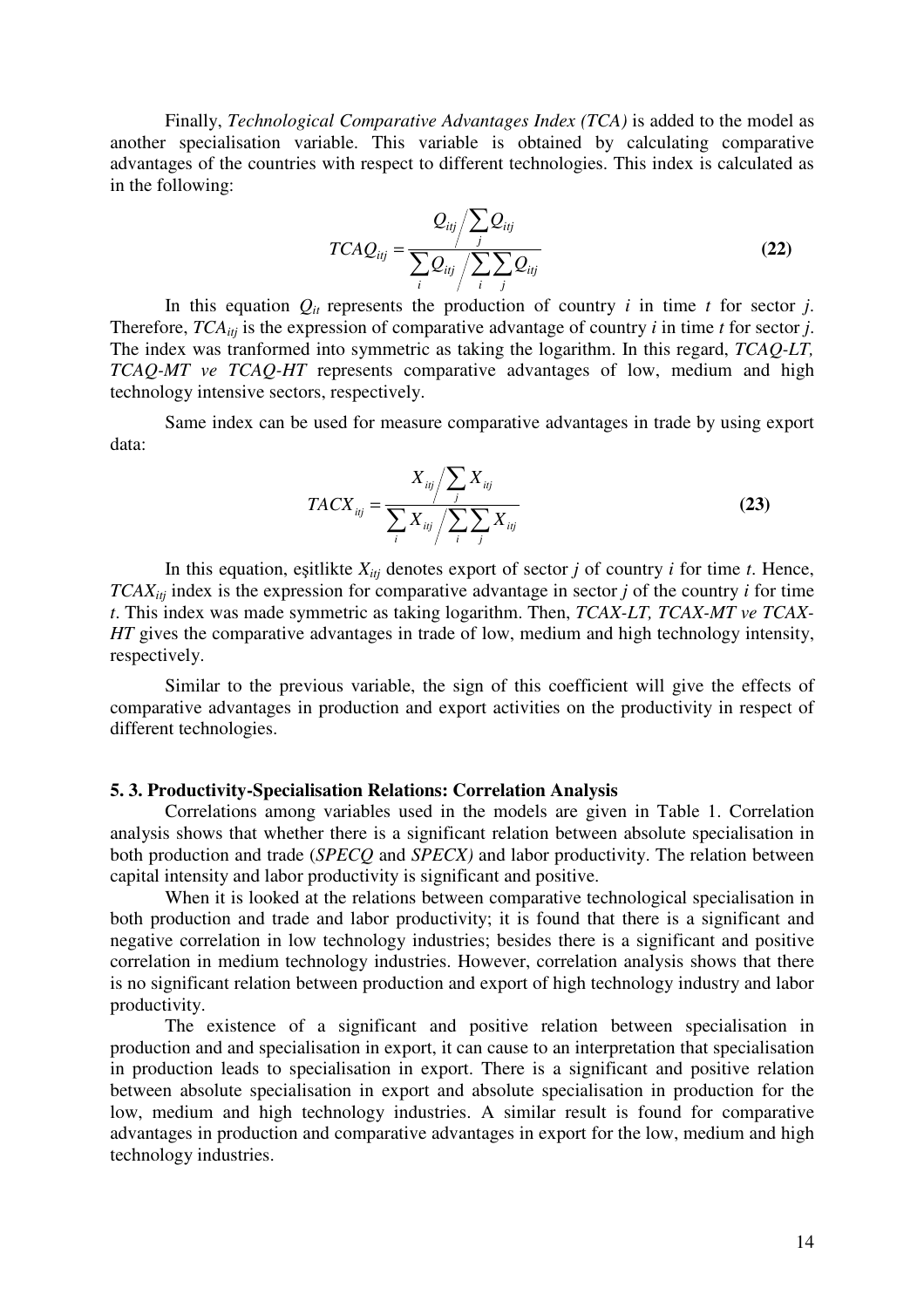## **Table 1. Pairwise Correlations**

| Variable       | LP        |           |                  |                     |           |           |           | CAPINT   SPECO   TSIQ-T   TSIQ-MT   TSIQ-HT   TCAQ-LT   TCAQ-MT   TCAQ-HT   SPECX   TSIX-LT   TSIX-MT   TSIX- MT   TCAX-LT   TCAX-MT   TCAX-HT |           |                   |           |           |           |           |           |  |
|----------------|-----------|-----------|------------------|---------------------|-----------|-----------|-----------|------------------------------------------------------------------------------------------------------------------------------------------------|-----------|-------------------|-----------|-----------|-----------|-----------|-----------|--|
| LP             |           |           |                  |                     |           |           |           |                                                                                                                                                |           |                   |           |           |           |           |           |  |
| <b>CAPINT</b>  | $0.964*$  |           |                  |                     |           |           |           |                                                                                                                                                |           |                   |           |           |           |           |           |  |
| <b>SPECQ</b>   | $-0.049$  | $-0.082$  |                  |                     |           |           |           |                                                                                                                                                |           |                   |           |           |           |           |           |  |
| TSIQ-LT        | $-0.147*$ | $-0.094$  | 0.051            |                     |           |           |           |                                                                                                                                                |           |                   |           |           |           |           |           |  |
| TSIQ-MT        | $0.354*$  | $0.307*$  |                  | $-0.250*$ $-0.661*$ |           |           |           |                                                                                                                                                |           |                   |           |           |           |           |           |  |
| TSIQ-HT        | $-0.023$  | $-0.064$  | 0.084            | $-0.892*$           | $0.252*$  |           |           |                                                                                                                                                |           |                   |           |           |           |           |           |  |
| TCAQ-LT        | $-0.125*$ | $-0.075$  | $-0.034$         | $0.981*$            | $-0.602*$ | $-0.904*$ |           |                                                                                                                                                |           |                   |           |           |           |           |           |  |
| TCAQ-MT        | $0.370*$  |           | $0.333* -0.279*$ | $-0.663*$           | $0.965*$  | $0.274*$  | $-0.587*$ |                                                                                                                                                |           |                   |           |           |           |           |           |  |
| TCAQ-HT        | $-0.029$  | $-0.086$  | $-0.122*$        | $-0.886*$           | $0.373*$  | $0.919*$  | $-0.855*$ | $0.397*$                                                                                                                                       |           |                   |           |           |           |           |           |  |
| <b>SPECX</b>   | 0.099     | 0.113     | $0.549*$         | $0.139*$            | $-0.173*$ | $-0.074$  | 0.086     | $-0.154*$                                                                                                                                      | $-0.261*$ |                   |           |           |           |           |           |  |
| <b>TSIX-LT</b> | $-0.136*$ | $-0.079$  | $-0.020$         | $0.785*$            | $-0.528*$ | $-0.688*$ | $0.775*$  | $-0.498*$                                                                                                                                      | $-0.624*$ | $0.152*$          |           |           |           |           |           |  |
| <b>TSIX-MT</b> | $0.213*$  | $0.267*$  | $-0.041$         | $0.139*$            | $0.242*$  | $-0.325*$ | $0.159*$  | $0.240*$                                                                                                                                       | $-0.381*$ | 0.048             | $-0.188*$ |           |           |           |           |  |
| <b>TSIX-HT</b> | 0.024     | $-0.057$  | 0.040            | $-0.825*$           | $0.387*$  | $0.824*$  | $-0.825*$ | $0.360*$                                                                                                                                       | $0.791*$  | $-0.171*$         | $-0.874*$ | $-0.312*$ |           |           |           |  |
| <b>TCAX-LT</b> | $-0.161*$ | $-0.104$  | $-0.065$         | $0.776*$            | $-0.469*$ | $-0.711*$ | $0.780*$  | $-0.466*$                                                                                                                                      | $-0.603*$ | 0.008             | $0.947*$  | $-0.098$  | $-0.868*$ |           |           |  |
| <b>TCAX-MT</b> | $0.188*$  | $0.227*$  | $-0.095$         | 0.057               | $0.294*$  | $-0.251*$ | 0.078     | $0.285*$                                                                                                                                       |           | $-0.270* -0.193*$ | $-0.249*$ | $0.916*$  | $-0.211*$ | $-0.119$  |           |  |
| <b>TCAX-HT</b> | $-0.094$  | $-0.182*$ | $-0.057$         | $-0.674*$           | $0.279*$  | $0.695*$  | $-0.660*$ | $0.256*$                                                                                                                                       |           | $0.714*$ -0.413*  | $-0.750*$ | $-0.322*$ | $0.885*$  | $-0.688*$ | $-0.179*$ |  |

**Notes:** Significant at the levels  $** 1\%, * 5\%, +\%10$ .

**Abbrevitions:** LP: Labour Productivity; CAPINT: Capital Intensity; SPECQ: Specialisation in Production; SPECX : Specialisation in Export; TSI: Absolute Technological Specialisation; TCA: Comparative Technological Specialisation; LT: Low Technology ; MT: Medium Technology; HT: High Technology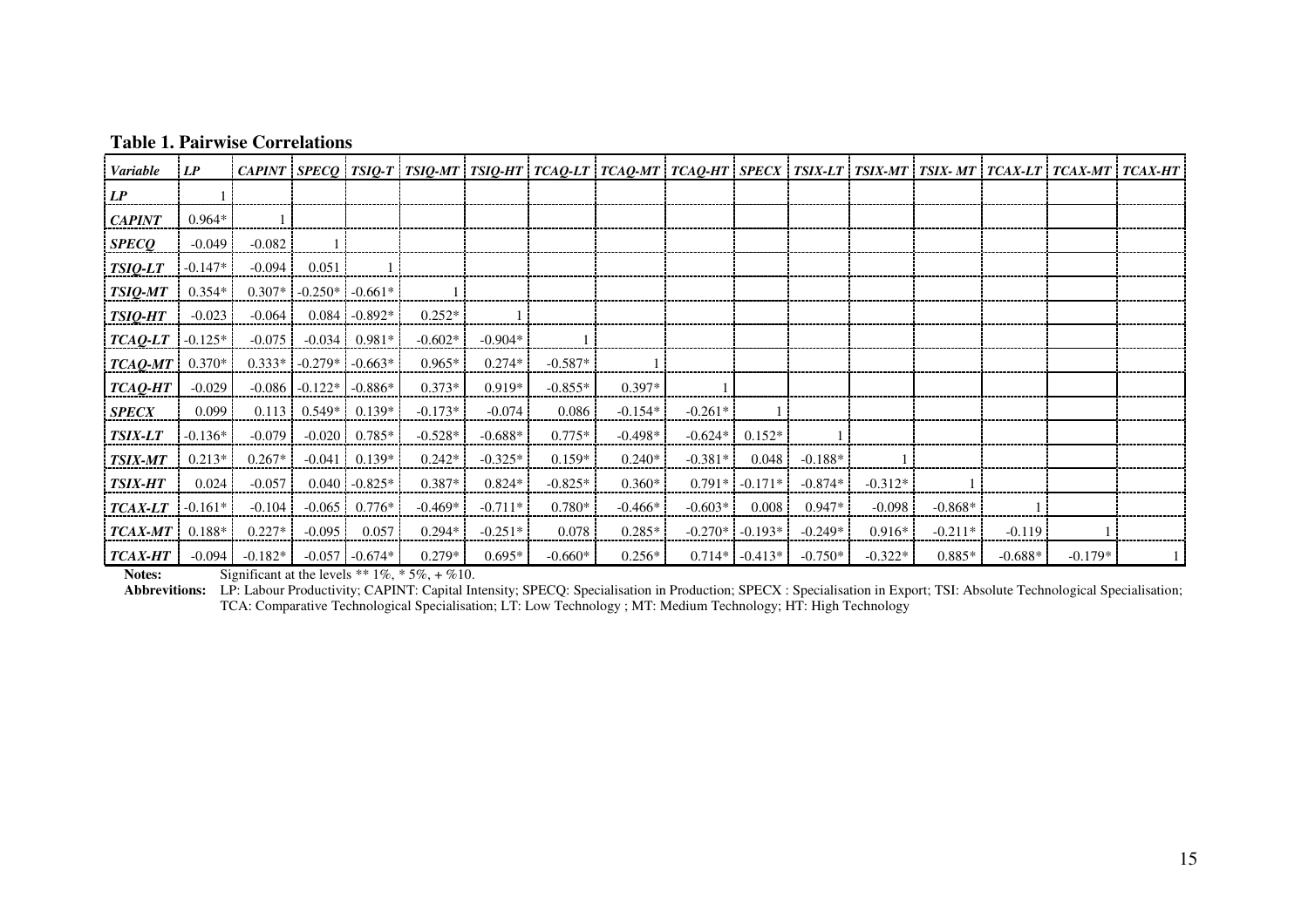# **5. 4. Productivity-Specialisation Relations: Estimation Results**

The model which used for explaining the relations between productivity and specialisation in manufacturing industries (equation 19) is estimated using by *fixed effects* model. Estimated results are given in the Tables 2 and 3. The results can be inferred as in the following:

Coefficient of capital intensity *(CAPINT)* is found statistically significant in all estimated models. Moreover, the size of this coefficient (0.41-0.47), which represents the elasticity between labour productivity and capital intensity, is very properly reasonable (see Tables 2) and 3). We can interpret the findings about the relations between specialisation and/or comparative advantages and productivity for production and trade, separately:

# **5. 4. 1. Specialisation and Productivity in Production: Estimation Results**

The effect of absolute specialisation in production *(SPECQ)* on productivity is found statistically significant and positive. This result shows that the economies with higher specialisation are more productive, regardless of the characteristics of specialisation in which sector.

 Specialisation is measured by taking into account the structure of manufacturing industry of the countries; there is a negative correlation between specialisation in low technology sectors (*TSIQ-LT*) and productivity (see Table 2). This point corresponds to the result that we also found in correlation analysis.

Similar results are encountered in considering comparative advantages in low technology industries. Findings showed that the elasticity of labour productivity on comparative advantages in low technology industries (*TCAQ-LT)* is negative (see Table 2). This result is consistent with the relation that we found in correlation analysis. We can infer that having comparative advantages in low technology sectors affect adversely labour productivity in manufacturing.

Estimation results demonstrates that a positive relation between specialisation in medium technology manufacturing industries (*TSIQ-MT*) and labour productivity (Table 2). This result is also corresponds to the relations between comparative advantages (*TCAQ-MT*) and labour productivity.

 The relation between specialisation in high technology sectors *(TSIQ-HT)* or comparative advantages in high technology sectors *(TCAQ-HT)* and productivity is not statistically significant in estimation results. Although correlation analyses also produced the same result, this finding is not expected.

# **5. 4. 2. Specialisation and Productivity in Trade: Estimation Results**

Apart from the production, the impact of absolute specialisation in export (*SPECX)* on the productivity is found statistically significant and negative. This result shows an inverse relationship between specialisation in export, or concentration of export in certain sectors, and labour productivity. One can reach an interpretation that there is an inverse relation between extensive sectoral distribution of export and productivity, or diversification in export is important for productivity.

Estimation results of fixed effects model demonstrates that there is a positive relation between the concentration of export in medium and high technology *sectors (TSIX-MT and TSIX-HT) and productivity; besides it shows that concentration of export in low* technology sectors effects productivity negatively (see Table 3). Similar findings are also obtained when specialisation in export is measured by using comparative advantages index. It is observed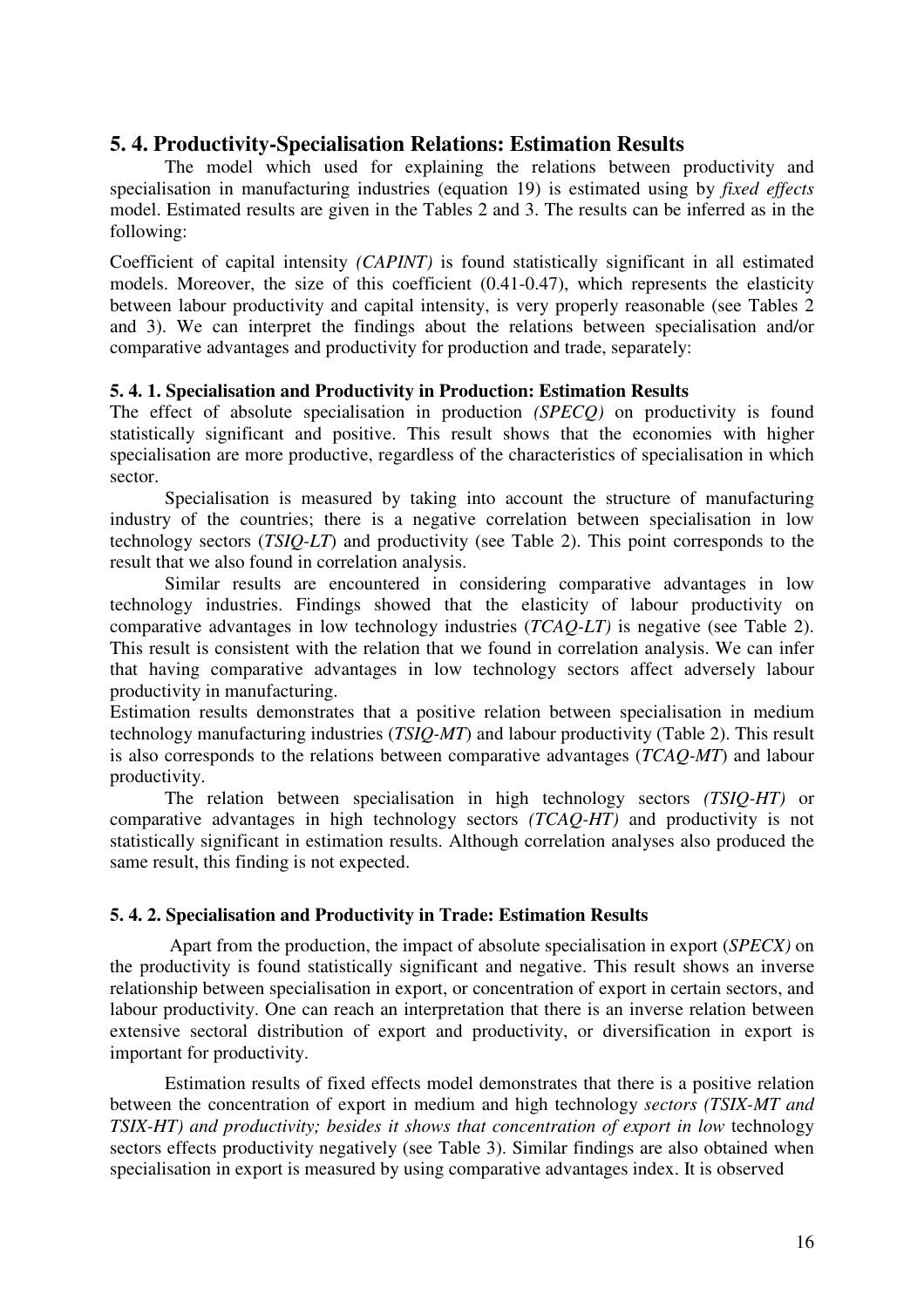| <b>Variable</b>                    | Model-1              | Model-2               | Model-3              | Model-4              | Model-5               | Model-6              | Model-7              |
|------------------------------------|----------------------|-----------------------|----------------------|----------------------|-----------------------|----------------------|----------------------|
| <b>CAPINT</b>                      | $0.414**$<br>[0.036] | $0.430**$<br>[0.036]  | $0.452**$<br>[0.033] | $0.456**$<br>[0.037] | $0.422**$<br>[0.036]  | $0.472**$<br>[0.035] | $0.468**$<br>[0.035] |
| <b>SPECQ</b>                       | 2.719**<br>[0.692]   |                       |                      |                      |                       |                      |                      |
| TSIQ-LT                            |                      | $-0.896**$<br>[0.257] |                      |                      |                       |                      |                      |
| TSIQ-MT                            |                      |                       | 1.813**<br>[0.395]   |                      |                       |                      |                      |
| TSIQ-HT                            |                      |                       |                      | 0.295<br>[0.363]     |                       |                      |                      |
| TCAQ-LT                            |                      |                       |                      |                      | $-0.459**$<br>[0.121] |                      |                      |
| TCAQ-MT                            |                      |                       |                      |                      |                       | $0.211*$             |                      |
| TCAQ-HT                            |                      |                       |                      |                      |                       | [0.097]              | $-0.014$<br>[0.046]  |
| Intercept                          | $6.578**$<br>[0.426] | $7.187**$<br>[0.505]  | $5.952**$<br>[0.415] | $6.278**$<br>[0.439] | $6.825**$<br>[0.448]  | $6.177**$<br>[0.427] | $6.181**$<br>[0.441] |
| <i><b>Observations</b></i>         | 247                  | 247                   | 247                  | 247                  | 247                   | 247                  | 247                  |
| Countries<br>$R^2$                 | 36<br>0.497          | 36<br>0.489           | 36<br>0.509          | 36<br>0.461          | 36<br>0.494           | 36<br>0.471          | 36<br>0.459          |
| F-statistics                       |                      |                       |                      |                      |                       |                      |                      |
| $H_0: \beta_i = 0$<br>F-statistics | $103.05**$           | 99.94**               | $108.21**$           | 89.36**              | 101.99**              | 93.08**              | 88.84**              |
| $H_0: u_i = 0$                     | $105.70**$           | $101.33**$            | 103.38**             | 98.39**              | $103.11**$            | 96.97**              | 95.97**              |

**Table 2. Specialisation and Productivity in Production, dependent variable: labour productivity,** *fixed-effects* **model**

Notes: Significant at the levels \*\* 1%, \* 5%, + %10 (standard errors are in brackets).

**Abbreviations:** CAPINT: Capital Intensity; SPECQ: Specialisation in Production; TSIQ: Technological Specialisation in Production; TCAQ: Comparative Technological Specialisation in Production; LT: Low Technology; MT: Medium Technology; HT: High Technology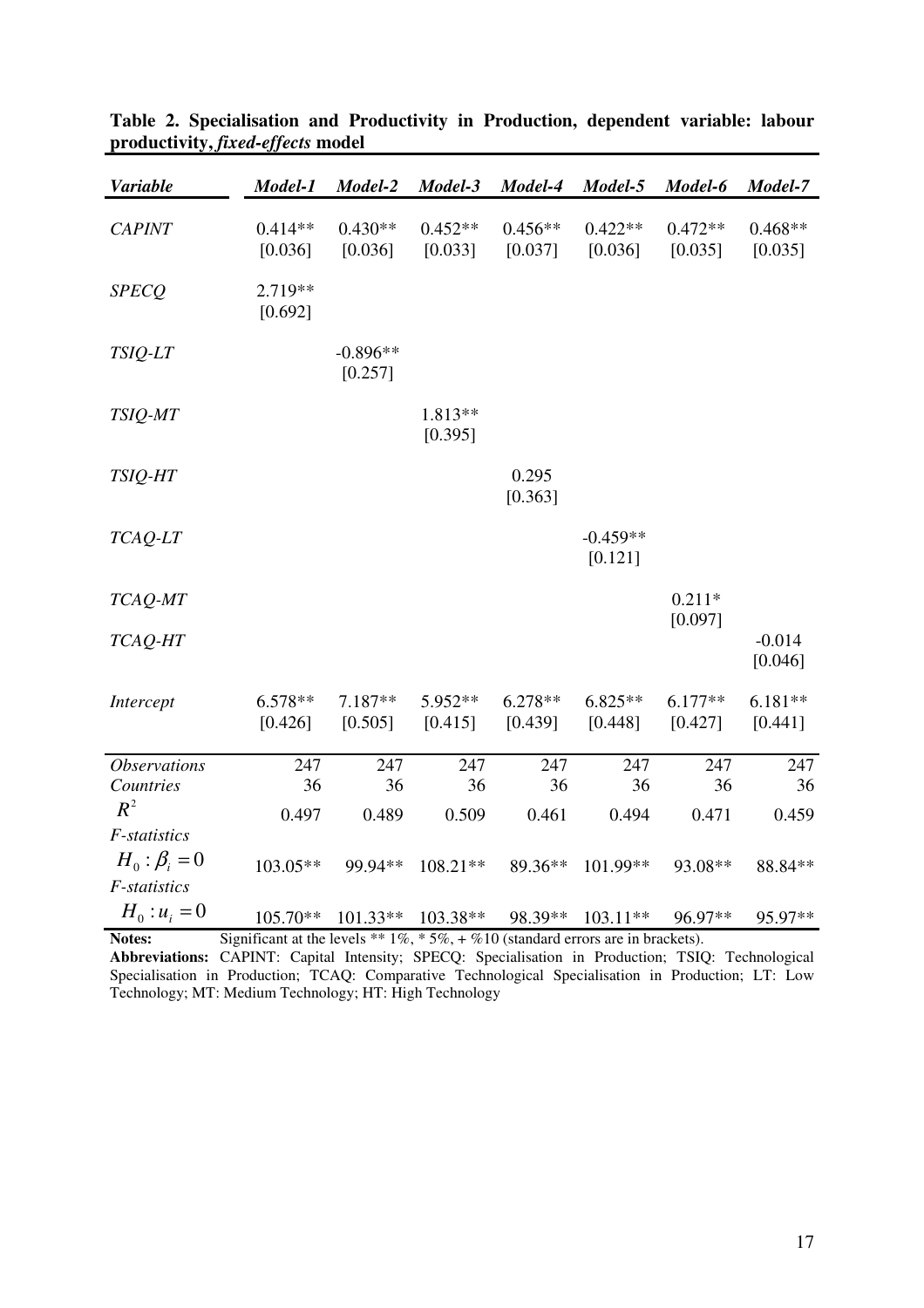| <b>Variable</b>            | Model-1               | Model-2               | Model-3              | Model-4              | Model-5              | Model-6              | Model-7              |
|----------------------------|-----------------------|-----------------------|----------------------|----------------------|----------------------|----------------------|----------------------|
| <b>CAPINT</b>              | $0.454**$<br>[0.035]  | $0.384**$<br>[0.036]  | $0.429**$<br>[0.036] | $0.409**$<br>[0.036] | $0.423**$<br>[0.037] | $0.419**$<br>[0.035] | $0.439**$<br>[0.035] |
| <b>SPECX</b>               | $-0.715**$<br>[0.240] |                       |                      |                      |                      |                      |                      |
| TSIX-LT                    |                       | $-0.715**$<br>[0.163] |                      |                      |                      |                      |                      |
| TSIX-MT                    |                       |                       | $0.612+$<br>[0.310]  |                      |                      |                      |                      |
| <b>TSIX-HT</b>             |                       |                       |                      | $0.521**$<br>[0.166] |                      |                      |                      |
| TCAX-LT                    |                       |                       |                      |                      | $-0.136$<br>[0.084]  |                      |                      |
| TCAX-MT                    |                       |                       |                      |                      |                      | $0.150**$<br>[0.052] |                      |
| TCAX-HT                    |                       |                       |                      |                      |                      |                      | $0.096**$<br>[0.031] |
| Intercept                  | $6.385**$<br>[0.422]  | $7.473**$<br>[0.474]  | $6.458**$<br>[0.427] | $6.655**$<br>[0.426] | 6.699**<br>[0.458]   | 6.705**<br>[0.432]   | $6.546**$<br>[0.422] |
| <i><b>Observations</b></i> | 219                   | 219                   | 219                  | 219                  | 219                  | 219                  | 219                  |
| Countries<br>$R^2$         | 32                    | 32                    | 32                   | 32                   | 32                   | 32                   | 32                   |
| F-statistics               | 0.479                 | 0.505                 | 0.465                | 0.481                | 0.461                | 0.478                | 0.48                 |
| $H_0: \beta_i = 0$         |                       |                       |                      |                      |                      |                      |                      |
| F-statistics               | 84.88**               | 94.30**               | $80.35**$            | 85.85**              | 79.19**              | 84.53**              | 85.27**              |
| $H_0: u_i = 0$             | 17.24**               | 19.84**               | $10.35**$            | $10.07**$            | 09.37**              | 15.03**              | 08.27**              |
|                            | ۰ ~                   |                       |                      |                      |                      |                      |                      |

# **Table 3. Specialisation and Productivity on Trade, dependent variable: labour productivity,** *fixed-effects* **model**

**Notes:** Significant at the levels \*\*  $1\%$ , \*  $5\%$ , +  $\%$  10 (standard errors are in brackets). **Abbreviations:** CAPINT: Capital Intensity; SPECQ: Specialisation in Production; SPECX: Absolute Specialisation in Export; TSIX: Technological Specialisation in Export; TCAX: Comparative Technological Specialisation in Export; LT: Low Technology; MT: Medium Technology; HT: High Technology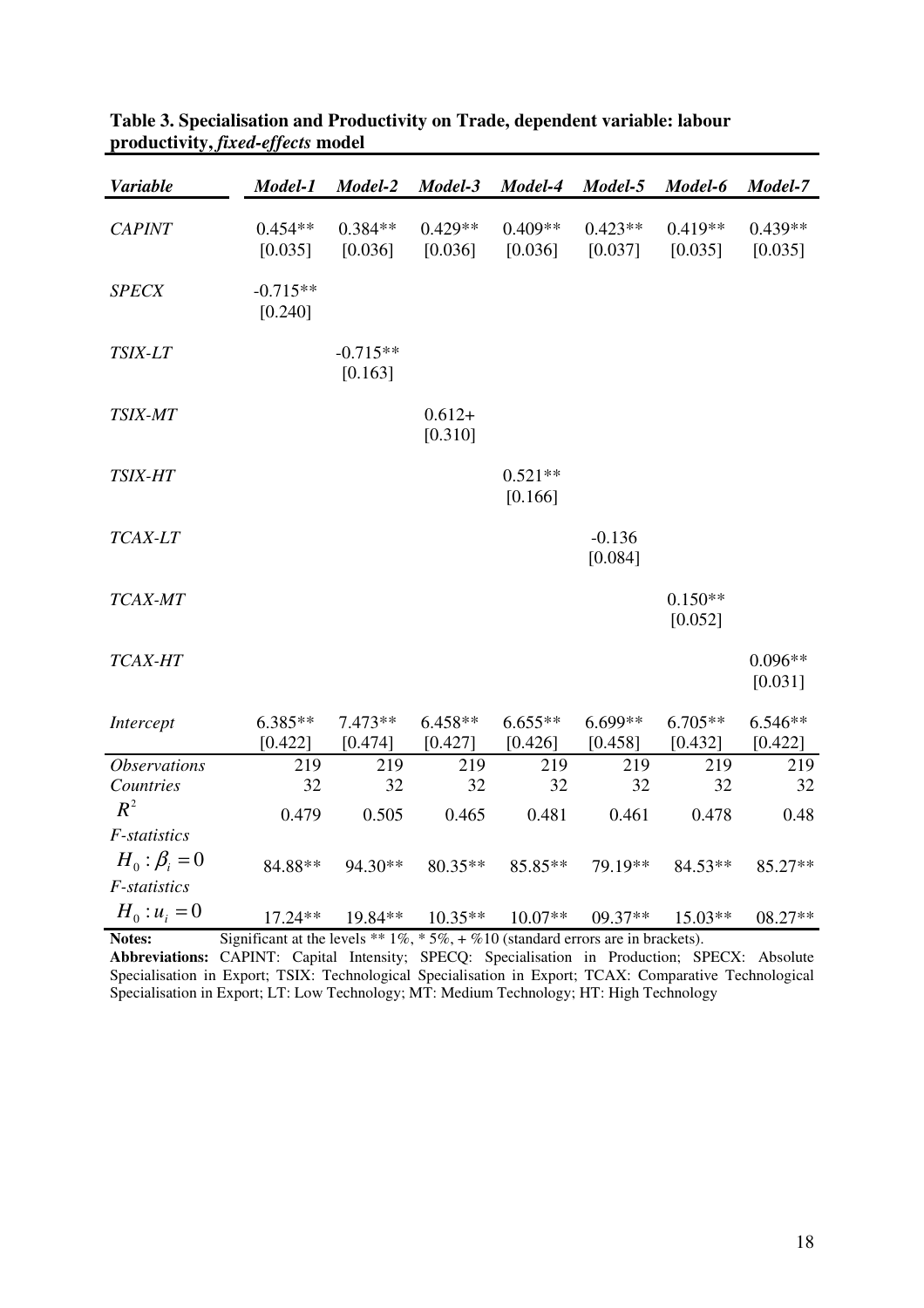that productivity increase for the countries which increased the exports of medium and high technology sector at an above the world average, i.e. the economies that rise the comparative advantages. On the other hand, the effect of having comparative advantage in export for the low technology industries on the productivity is negative, but not statistically significant.

# **6. Conclusion**

In this study the relationship between productivity of manufacturing industry, which is one of the most important determinants of economic growth performances of countries, and specialisation in production and trade and/or comparative advantages is analysed. In particular, in the study shows either "*absolute specialisation*" or "*technological specialisation*" in both production and is more important for clarifying productivity differences in manufacturing industry among countries;

For the period 1981-1985, descriptive analyses of the world production and export demonstrates that about 55%, 25%, 20% of the world production are produced by low, medium and high technology intensive industries, respectively. Our findings show that this structure changed in the 2000s; and the shares of medium and high technology in production structure increased besides there was a decrease for low technology. Similar developments also occurred in trade. At the beginning of 1980s, 50% of exports in manufacturing industry is made by high technology intensive industries, while low and medium technology industries had the share 33 % and 17 %, respectively. In 2000s, however, we observed that export of goods produced by high technology intensive industries increased to about 58 %, while the share of low technology intensive products decreased to about 23 %. In this period, the share of the exports of medium technology intensive industries did not changed considerably. These results showed that trade structure of the countries transformed in favour of high technology intensive industries from 1980s to 2000s.

Our results show that Morocco, Egypt, Argentina, Jordan, Portugal and Turkey, Ecuador, Sri Lanka and Tanzania are the countries specialising in low technology intensive production in manufacturing. During this period, Korea, Malaysia, Malta and Singapore are the countries despecializating in low technology intensive production. The descriptive analysis shows that the exports Ecuador, Egypt, Sri Lanka, Argentina, Columbia, Morocco, Tunisia and Turkey are low technology intensive.

The most specialized countries in medium technology intensive industries in manufacturing are Mexico, Germany, France and Canada. The least specialized countries are Malta, Finland, Cyprus, Ecuador, Sri Lanka and Tanzania. Between two periods, the share of medium technology sectors in manufacturing industries increased in France, Germany, Mexico; and the shares decreased for Australia, Egypt, Hungary and Morocco.

It is observed that the share of high technology production in manufacturing industry is high for Singapore, Malta, Malaysia, and Hungary. The share of these industries, on the other hand, are very low in Columbia, Costa Rica, Cyprus, Ecuador, Jordan, Morocco, Sri Lanka, Tanzania, Argentina, Mexico, Indonesia, Iran, Egypt, Tunisia and Turkey.

Technological structure of export is not different from the production. The exports of Japan, Malta, Singapore, Malaysia and Mexico are composed mainly of high technology intensive goods. The shares of export of high technology intensive industries in manufacturing are very low for the countries Chile, Columbia, Ecuador, Egypt, Jordan, Morocco, Sri Lanka, Argentina, Tunisia, Indonesia, Turkey, and India. From 1980s to 2000s, it is seen that the countries Korea, Malaysia, Malta, Mexico, and Finland increased the high technology intensive exports.

Correlation analysis demonstrates that there is a positive relation between labour productivity and absolute specialization in both production and export. However, correlation analysis also shows that there is a negative relation between productivity and specialization in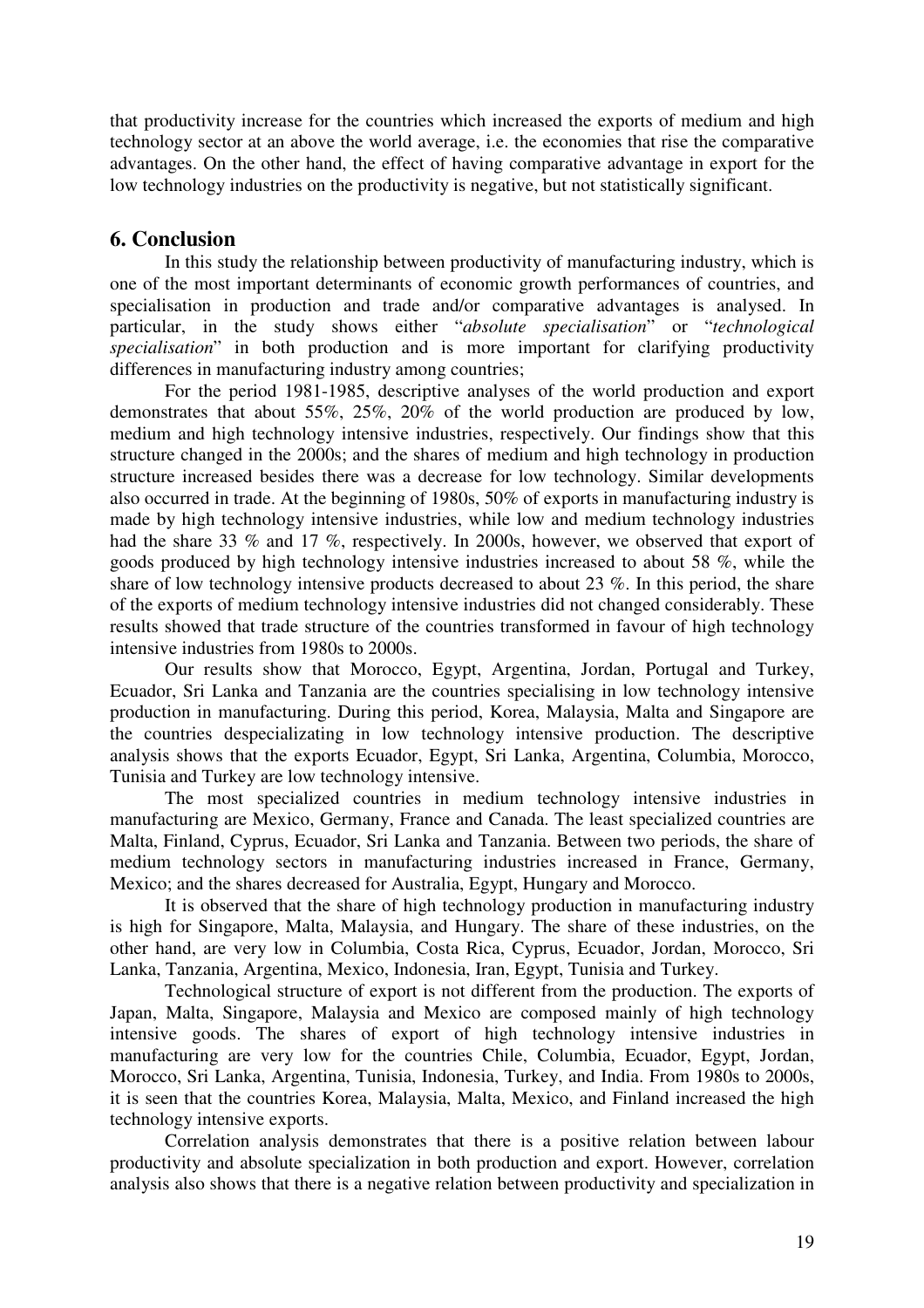low technology industries, while there is a positive relation between productivity and specialization in medium technology industries. This result is very important and it points out that the economies having higher labour productivity in manufacturing industries have comparative advantages in medium technology intensive production and export. Finding a significant and positive correlation between specialization in production and specialization in export can mean that specialization in production leads to specialisation in export.

The results of estimated *fixed effects* model demonstrate that absolute specialization in production is a labour productivity enhancing factor. This means that the countries with higher specialization are more productive, without considering the characteristics of specialization. More importantly estimation results revealed that there is a negative relation between specialization in low technology sectors and productivity, but a positive relation between specialization in medium technology industries and labour productivity. This result is also true for comparative advantages.

Contrary to the production, the impact of absolute specialization in export on the productivity is found as negative. This result demonstrates that there is a reverse relation between specialization in export and labour productivity. This finding shows the importance of export diversification in productivity increase.

Finally; estimation results demonstrates that there is a positive relation between productivity and export concentration in medium and high technology industries, besides that intensity of export in low technology sectors negatively affects the productivity. These findings are consistent with the results when it is measured for comparative advantages specialization index.

#### **Acknowledgement**

This study is a part of project BAP-080633 supported by Anadolu University Scientific Research Commission.

#### **References**

- Abegaz, B. (2002) Structural Convergence in Manufacturing Industries Between Leaders and Latecomers, *The Journal of Development Studies*, 38 (4), 69-99.
- Aiginger K. and Davies S. W. (2004) Industrial Specialisation and Geographic Concentration: Two Sides of the Same Coin? Not fort he European Union, *Journal of Applied Economics*, VII (2), 231-248.
- Algieri B. (2004) Trade Specialisation Patterns: The case of Russia, *BOFIT Discussion Papers 2004*, No. 19, 1-45.
- Amable B. (1996) The Effects of Foreign Trade Specialisation on Growth, Paper for the "Technology, Economic Integration and Social Cohesion" project of the EU TSER programme.
- Amable, B. (2000) International Specialisation and Growth, *Structural Change and Economic Dynamics,* 11, 413-431.
- Amiti M. (1998) New Trade and Industrial Location in the EU: A Survey of Evidence, *Oxford Review of Economic Policy,* 14 (2), 45-53.
- Amiti M. (1999) Specialisation Patterns in Europe, *Weltwirtschaftliches Archiv,* 135 (4), 573- 593.
- Amsden A. (2001) The Rise of 'the Rest': Challenges to the West from Late-Industrialising Economies, New York: Oxford University Pres.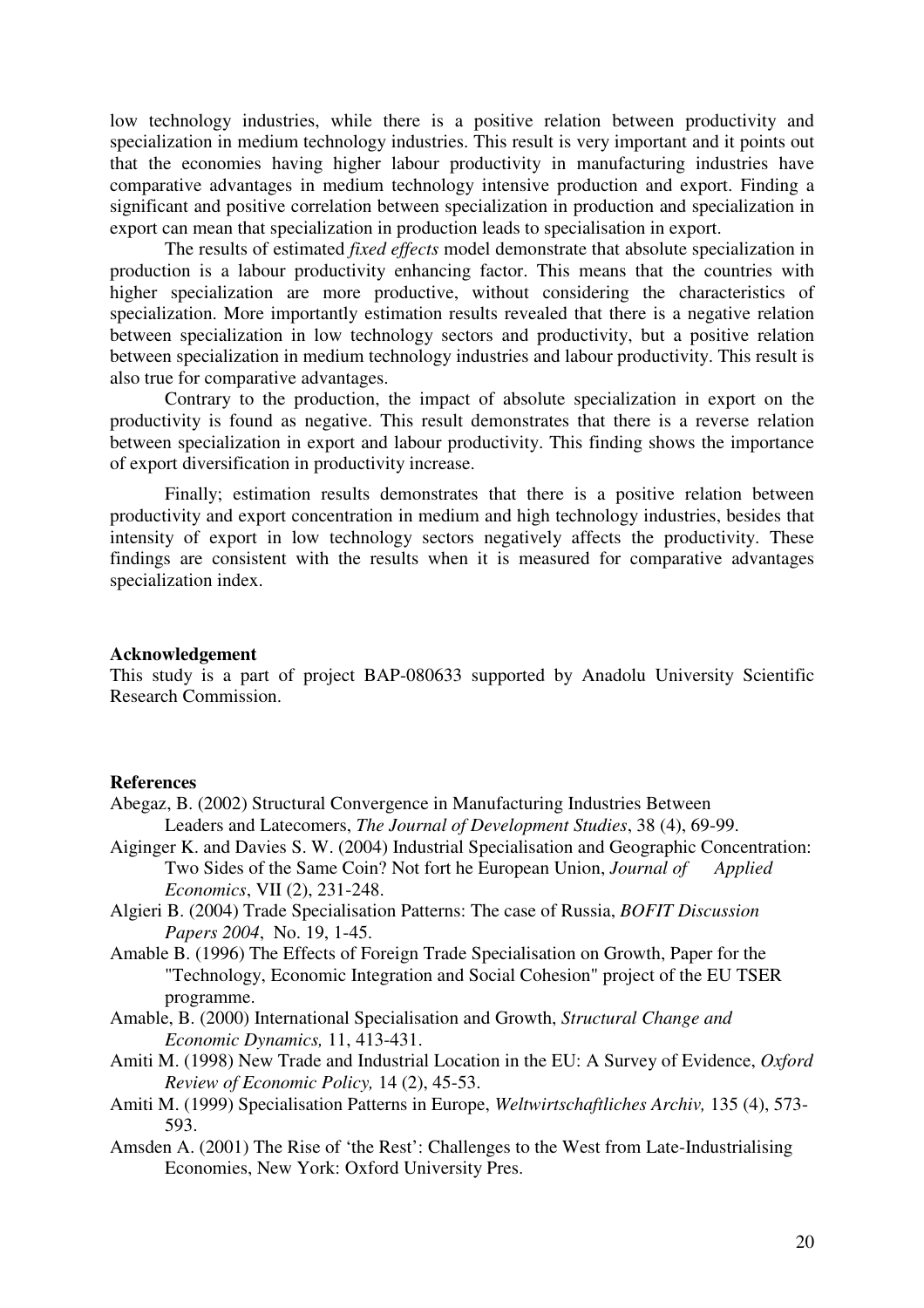- Andersson M. and Ejermo O. (2006) "Technology And Trade: An Analysis of Technology Specialization and Export Flows" *CESIS Electronic Working Paper Series Paper No. 65*, 1-26.
- Archibugi D. and Pianta M. (1992) The Technological Specialisation of Advanced Countries, Kluwer, Dordrecht.
- Aquino, A. (1999) "Aspetti Empirici Essenziali del Processo di Globalizzazione, in Acocella, N., Globalizzazione e Stato Sociale, (ed.) Il Mulino.
- Balassa, B. (1965) Trade Liberalization and Revealed Comparative Advantage, The Manchester School of Economic and Social Studies, 33, 99-123.
- Bedir A. (2009) Uluslararası Ticarette Fiyata Dayalı Rekabet Gücü İle Endüstriiçi Ticaret Arasındaki İliski: Türk İmalat Sanayi Örneği, *Ankara Üniversitesi Sosyal Bilimler Enstitüsü*, Yayımlanmamış Doktora Tezi, 1-312.
- Bruno G. S. F. (2005) Approximating the bias of the LSDV estimator for dynamic unbalanced panel data models, *Economics Letters* (87), 361-366.
- Bun, M. J. G. and Kiviet J. F. (2003) On the Diminishing Returns of Higher Order Terms in Asymptotic Expansions of Bias, *Economics Letters,* (79), 145-152.
- Cai J. and Leung P. (2005) Toward a More General Measure of Revealed Comparative Advantage Variation, http://www2.hawaii.edu/~junning/RCAV.pdf (Accessed: 06.09.2009), 1-11.
- Cantwell J.A. (1989) Technological Innovation and Multinational Corporations, Oxford: Basil Blackwell.
- Cornwall J. and Cornwall W. (2002) A Demand and Supply Analysis of Productivity Growth, *Structural Change and Economic Dynamics*, 13(2), 203-229.
- Crespo-Cuaresma, J. and Wörz J. (2005) On Export Composition and Growth, *Review of World Economics,* 141 (1): 33-49.
- Čutková Z. and Donoval M. (2004) Sectoral Specialisation in the SR", *National Bank of Slovakia BIATEC*, Volume XII, 10/2004, 5-7.
- Dalum B., Laursen K. and Verspagen B. (1999) Does Specialization Matter For Growth?, *Industrial and Corporate Change*, 8(2) , 267-288.
- Donges, J.B. and Riedel, J. (1977) The Expansion of Manufactured Exports in Developing Countries: An Empirical Assessment of Supply and Demand Issues, *Weltwirtschaftliches Archiv*, Vol. 113, 58-87.
- Dowrick S. (1997) Innovation and Growth: Implications of the New Theory and Evidence, in J. Fagerberg, L. Lundberg, P. Hansson ve A. Melchior (eds.) Technology and International Trade, Edward Elgar: Cheltenham.
- Fagerberg J. (2000) Technological Progress, Structural Change And Productivity Growth: A Comparative Study, *Structural Change and Economic Dynamics*, 11, 393–411.
- Fagerberg J. (2002) Technology, Growth and Competitiveness: Selected Essays, UK: Edward Elgar Publishing Ltd.
- Frantzen D. (2006) Explaining Production Specialisation in OECD Manufacturing: A Study for The Period 1970-1995, *RISEC*, 53(4), 603-626.
- Gönel F.D. (2001) The Revealed Comparative Advantages in Textiles of Turkey in Trade with European Union" 5th METU International Economic Congress, http://www.yildiz.edu.tr/~gonel/akademikdosyalari/yayinlar/textile.pdf ( Accessed: 07.10.2009), 1-8.
- Greenaway D. and Hine R. C. (1991) Intra-Industry Specialization, Trade Expansion and Adjustment in the European Economic Space," *Journal of Common Market Studies*, 29(6), 603-622.
- Grubel, H.G. and Lloyd, P.J. (1971) The Empirical Measurement of Intra-Industry Trade, *The Economic Record*, 47, 494-517.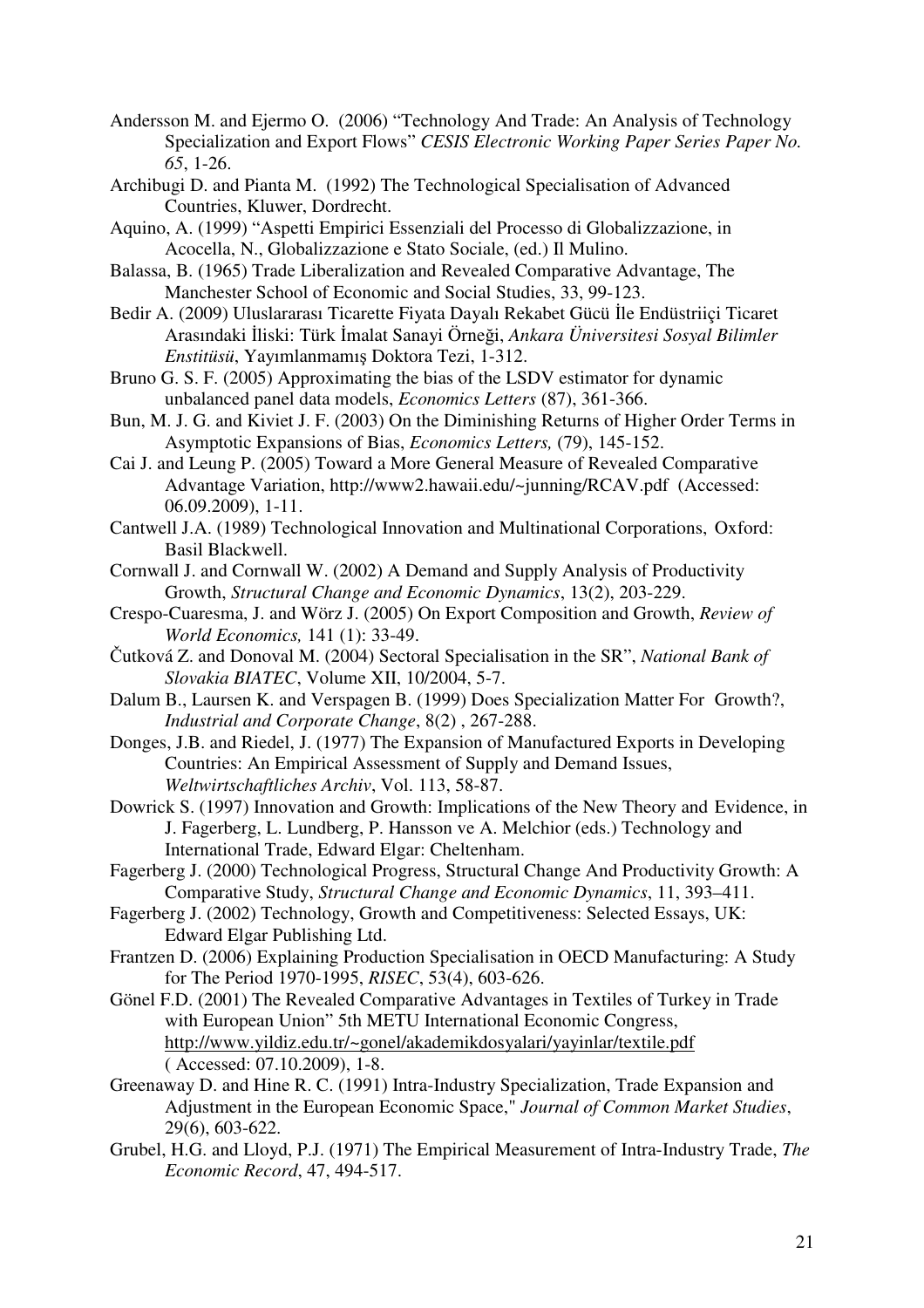Grubel, H.G. and Lloyd, P.J. (1975) Intra-industry Trade, The Macmillian Press.

- Hine, R.C. (1990) Economic Integration and Inter-industry Specialisation, CREDIT Research Paper 89/6, University of Nottingham.
- Harrigan, J. (1997) Technology, Factor Supplies and International Specialization: Estimating the Neoclassical Model, *The American Economic Review* 87(4), 475-494.
- Harrigan J. and Zakrajsek E. (2000) Factor Supplies and Specialization in The World Economy," *Finance and Economics Discussion Series,* 2000-43, 1-43.
- Huang Hsın-Ting ve Miozzo M (2004) Patterns of Technological Specialisation in Latin American and East Asian Countries: An Analysis of Patents and Trade Flows, *Economics of Innovation and New Technology*., 2004, 13(7), 615–653.
- Judson R. and Owen A. L. (1999) Estimating Dynamic Panel Data Models: A Guide for Macroeconomists, *Economics Letters*, (65), 9–15.
- Kiviet J. F. (1995) On Bias, Inconsistency, and Efficiency of Various Estimators in Dynamic Panel Data Models, *Journal of Econometrics,* (68), 53-78.
- Kiviet J. F. (1999) Expectation of expansions for estimators in a dynamic panel data model; some results for weakly exogenous Regressors. In Analysis of Panel Data and Limited Dependent Variables, ed. c. Hsiao, K. Lahiri, L.-F. Lee, and M. H. Pesaran, 199-225. Cambridge: Cambridge University Press.
- Krugman P. (1991) Increasing Returns and Economic Geography" *Journal of Political Economy*, 99 (3), 483-499.
- Kösekahyaoğlu L. (2007) Türkiye Dış Ticaretinde Ürün ve Ülke Bazında Yoğunlaşma: 1980– 2005 Dönemi Üzerine Karşılaştırmalı Bir Analiz, İ*.Ü. Siyasal Bilgiler Fakültesi Dergisi* No:36, 15-34.
- Lall, S. (2000) The Technological Structure and Performance of Developing Country Manufactured Exports, 1985-98, *Oxford Development Studies*, 28 (3), 337-369.
- Laursen K. (1998) Revealed Comparative Advantage and the Alternatives as Measures of International Specialisation, *DRUID Working Paper No. 98-30*, 1-24.
- Laursen, K. (1999) The İmpact of Technological Opportunity on The Dynamics of Trade Performance, *Structural Change and Economic Dynamics*, 10, 341–357.
- Laursen, K. (2000) Do export and technological specialisation patterns co-evolve in terms of convergence or divergence? Evidence from 19 OECD countries, 1971–1991, *Journal of Evolutionary Economics* 10, 415–436.
- Li Kui-Wai ve Bender S. (2003) Relative Advantage of Manufacture Exports among World Regions: 1981-1999, http://www.cb.cityu.edu.hk/research/apec/content/doc/ papers/March2003.pdf (Accessed: 28.12.2009), 1-34
- Montobbio F. and Rampa, F. (2005) The Impact of Technology and Structural Change on Export Performance on Nine Developing Coutries", *World Development*, 33(4), 527- 547.
- Neven D. J. (1995) Trade Liberalisation with Eastern Nations. How Sensitive ?, *European Economic Review*, 39 (3-4), 622-632.
- Pianta, M. and Meliciani, V. (1996) Technological Specialization ad Economic Performance i OECD Countries, *Technology Analysis & Strategic Management*, 8(2), 157-174.
- Rauch J. E. and D. Weinhold (1999) Openness, Specialization and Productivity Growth in Less Developed Countries,*Canadian Journal of Economics*, , 32(4), 1009-1027.
- Sapir, A. (1996) The Effects of Europe's Internal Market Programme on Production and Trade: A First Assessment," *Weltwirtschaftliches Archiv*. 132 (3), 457-475.
- Sánchez R. M. and López M. E. Á., "Specialisation in Manufacturing Industry in Europe", *Economia Aplicada*, http://www.revecap.com/encuentros/anteriores/ veea/
- autores/A/alvarezlopez.html ( Accessed: 07.03.2009), 1-25.